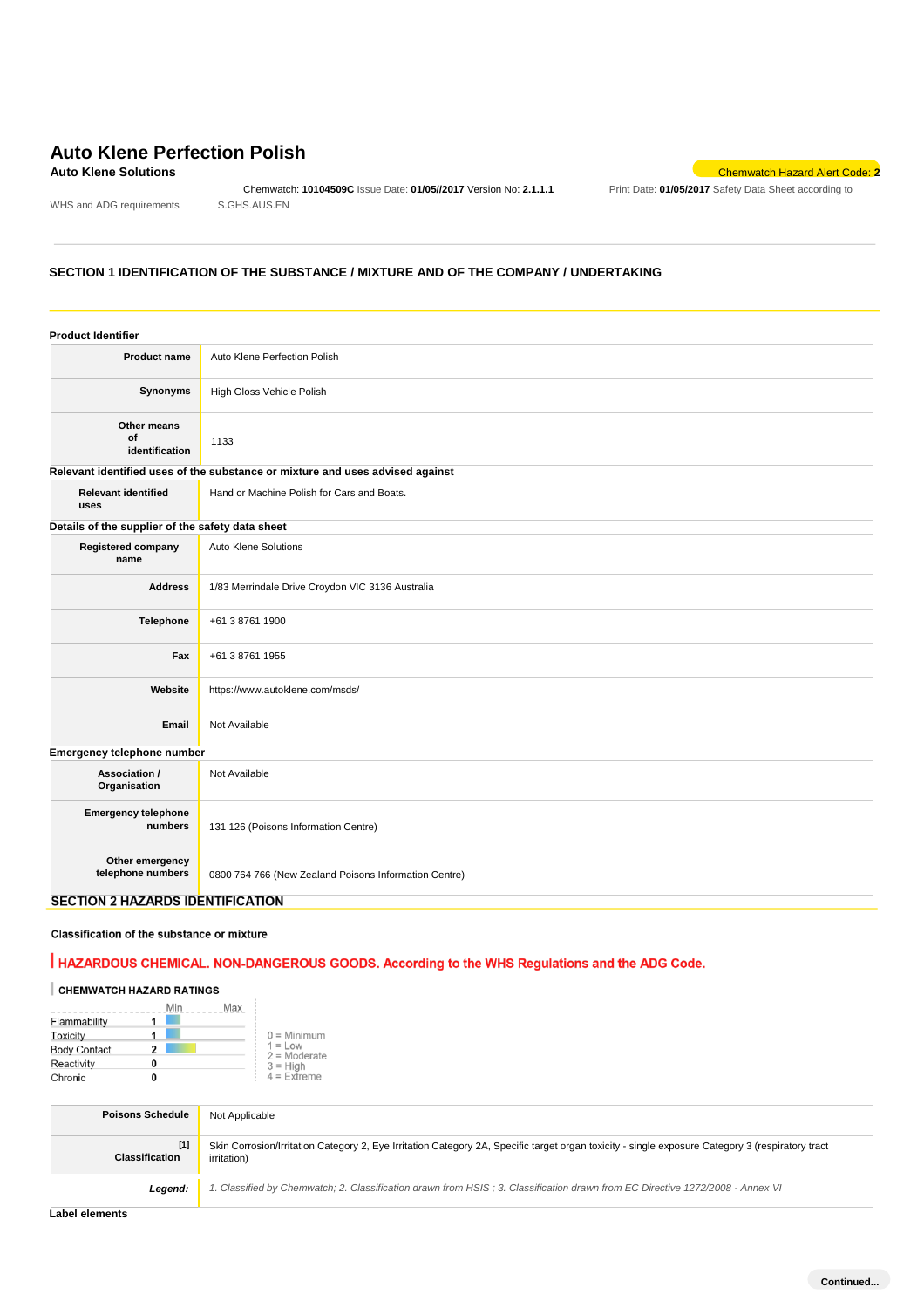### Chemwatch: **10104509B** Issue Date: **01/05/2017**

## Page **2** of **18 Auto Klene Perfection Polish**

| Hazard<br>pictogram(s)                    |                                                                                                                                  |
|-------------------------------------------|----------------------------------------------------------------------------------------------------------------------------------|
| <b>SIGNAL WORD</b>                        | <b>WARNING</b>                                                                                                                   |
| Hazard statement(s)                       |                                                                                                                                  |
| H315                                      | Causes skin irritation.                                                                                                          |
| H319                                      | Causes serious eye irritation.                                                                                                   |
| H335                                      | May cause respiratory irritation.                                                                                                |
| Precautionary statement(s) Prevention     |                                                                                                                                  |
| P271                                      | Use only outdoors or in a well-ventilated area.                                                                                  |
| P261                                      | Avoid breathing mist/vapours/spray.                                                                                              |
| P280                                      | Wear protective gloves/protective clothing/eye protection/face protection.                                                       |
| Precautionary statement(s) Response       |                                                                                                                                  |
| P362                                      | Take off contaminated clothing and wash before reuse.                                                                            |
| P305+P351+P338                            | IF IN EYES: Rinse cautiously with water for several minutes. Remove contact lenses, if present and easy to do. Continue rinsing. |
| P312                                      | Call a POISON CENTER or doctor/physician if you feel unwell.                                                                     |
| P337+P313                                 | If eye irritation persists: Get medical advice/attention.                                                                        |
| P302+P352                                 | IF ON SKIN: Wash with plenty of soap and water.                                                                                  |
| P304+P340                                 | IF INHALED: Remove victim to fresh air and keep at rest in a position comfortable for breathing.                                 |
| P332+P313                                 | If skin irritation occurs: Get medical advice/attention.                                                                         |
| <b>Precautionary statement(s) Storage</b> |                                                                                                                                  |
| P405                                      | Store locked up.                                                                                                                 |
| P403+P233                                 | Store in a well-ventilated place. Keep container tightly closed.                                                                 |
| Precautionary statement(s) Disposal       |                                                                                                                                  |
| P501                                      | Dispose of contents/container in accordance with local regulations.                                                              |
|                                           |                                                                                                                                  |

## **SECTION 3 COMPOSITION / INFORMATION ON INGREDIENTS**

**Substances**

See section below for composition of Mixtures

### **Mixtures**

| <b>CAS No</b> | %[weight] | Name                                        |
|---------------|-----------|---------------------------------------------|
| 1344-28-1.    | $<$ 4     | aluminium oxide                             |
| 8042-47-5     | $<$ 10    | white mineral oil (petroleum)               |
| $56 - 81 - 5$ | $<$ 10    | glycerol                                    |
| 64742-47-8    | $<$ 5     | distillates, petroleum, light, hydrotreated |
| 8001-79-4     | $<$ 1     | castor oil                                  |
| 102-71-6      | $<$ 1     | triethanolamine                             |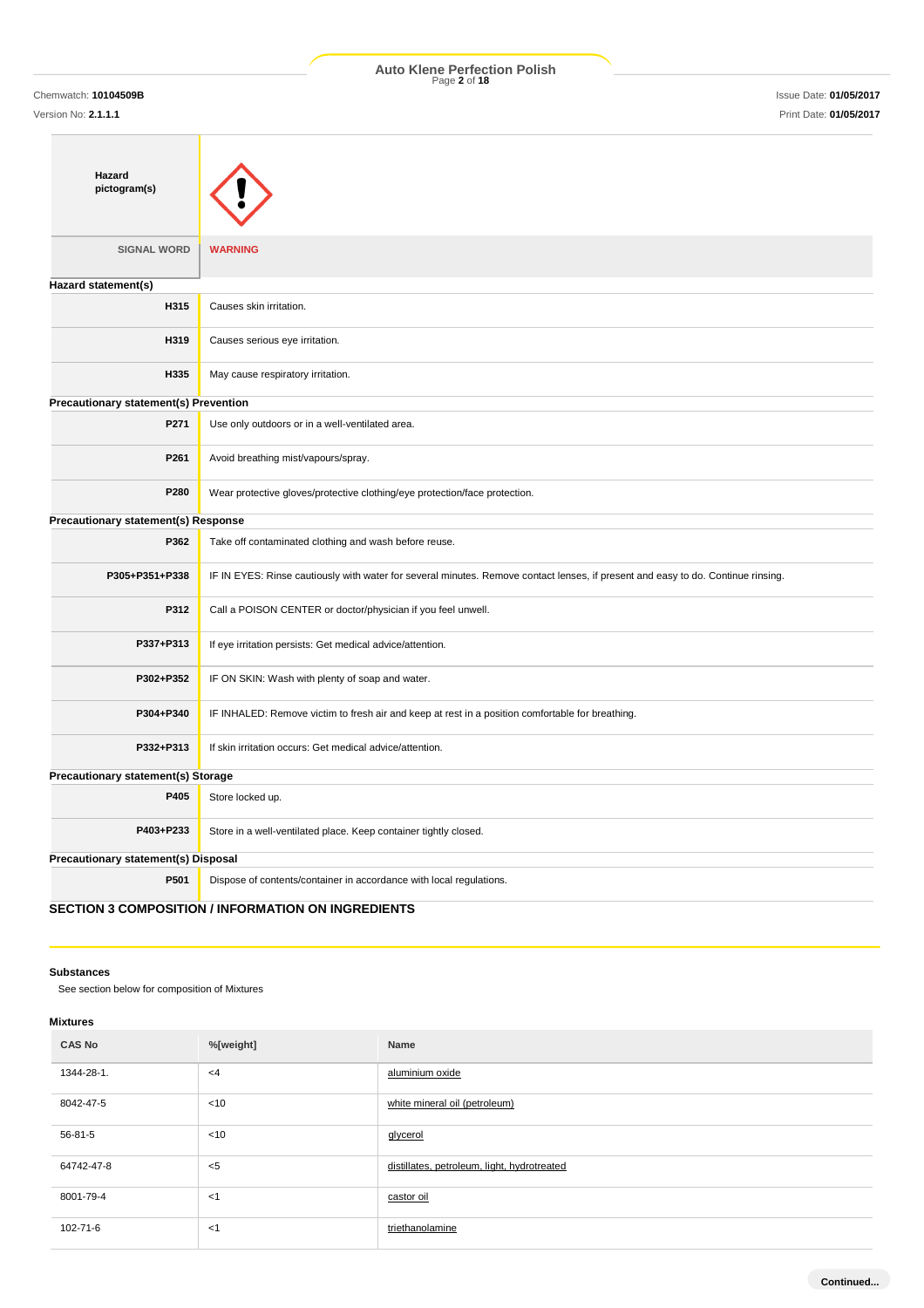### Version No: **2.1.1.1** Print Date: **01/05/2017**

## Page **3** of **18 Auto Klene Perfection Polish**

### **SECTION 4 FIRST AID MEASURES**

7732-18-5 >50 water

**Description of first aid measures Eye Contact** If this product comes in contact with the eyes: Wash out immediately with fresh running water. Ensure complete irrigation of the eye by keeping eyelids apart and away from eye and moving the eyelids by occasionally lifting the upper and lower lids. Geek medical attention without delay; if pain persists or recurs seek medical attention. Removal of contact lenses after an eye injury should only be undertaken by skilled personnel. **Skin Contact** If skin contact occurs: Immediately remove all contaminated clothing, including footwear. **Flush skin and hair with running water (and soap if available).** Seek medical attention in event of irritation. **Inhalation** If fumes or combustion products are inhaled remove from contaminated area. Lay patient down. Keep warm and rested. Prostheses such as false teeth, which may block airway, should be removed, where possible, prior to initiating first aid procedures. Apply artificial respiration if not breathing, preferably with a demand valve resuscitator, bag-valve mask device, or pocket mask as trained. Perform CPR if necessary. ▶ Transport to hospital, or doctor, without delay. **Ingestion** If swallowed do **NOT** induce vomiting. If vomiting occurs, lean patient forward or place on left side (head-down position, if possible) to maintain open airway and prevent aspiration.  $\blacktriangleright$  Observe the patient carefully. Never give liquid to a person showing signs of being sleepy or with reduced awareness; i.e. becoming unconscious. Give water to rinse out mouth, then provide liquid slowly and as much as casualty can comfortably drink. Geek medical advice.

**Indication of any immediate medical attention and special treatment needed** Treat

symptomatically.

### **SECTION 5 FIREFIGHTING MEASURES**

### **Extinguishing media**

The product contains a substantial proportion of water, therefore there are no restrictions on the type of extinguishing media which may be used. Choice of extinguishing media should take into account surrounding areas.

Though the material is non-combustible, evaporation of water from the mixture, caused by the heat of nearby fire, may produce floating layers of

combustible substances. In such an event consider: foam. dry chemical powder. **p** carbon dioxide. **Special hazards arising from the substrate** 

### **or mixture**

| <b>Fire Incompatibility</b>     | None known.                                                                                                                                     |
|---------------------------------|-------------------------------------------------------------------------------------------------------------------------------------------------|
| <b>Advice for firefighters</b>  |                                                                                                                                                 |
|                                 |                                                                                                                                                 |
|                                 | Alert Fire Brigade and tell them location and nature of hazard.                                                                                 |
|                                 | . Wear breathing apparatus plus protective gloves.                                                                                              |
|                                 | Prevent, by any means available, spillage from entering drains or water courses.                                                                |
| <b>Fire Fighting</b>            | Use water delivered as a fine spray to control fire and cool adjacent area.                                                                     |
|                                 | DO NOT approach containers suspected to be hot.                                                                                                 |
|                                 | Cool fire exposed containers with water spray from a protected location.                                                                        |
|                                 | If safe to do so, remove containers from path of fire.                                                                                          |
|                                 | ▶ Combustible.                                                                                                                                  |
|                                 | Slight fire hazard when exposed to heat or flame.                                                                                               |
|                                 | Heating may cause expansion or decomposition leading to violent rupture of                                                                      |
|                                 | containers. • On combustion, may emit toxic fumes of carbon monoxide (CO).                                                                      |
|                                 | May emit acrid smoke.                                                                                                                           |
|                                 | Mists containing combustible materials may be explosive. Combustion                                                                             |
|                                 | products include:                                                                                                                               |
| <b>Fire/Explosion</b><br>Hazard | carbon dioxide (CO2)                                                                                                                            |
|                                 | acrolein                                                                                                                                        |
|                                 |                                                                                                                                                 |
|                                 | other pyrolysis products typical of burning organic material.                                                                                   |
|                                 | When aluminium oxide dust is dispersed in air, firefighters should wear protection against inhalation of dust particles, which can also contain |
|                                 | hazardous substances from the fire absorbed on the alumina particles.                                                                           |
|                                 | May emit poisonous fumes.                                                                                                                       |
|                                 | May emit corrosive fumes.                                                                                                                       |
| <b>HAZCHEM</b>                  | Not Applicable                                                                                                                                  |
|                                 |                                                                                                                                                 |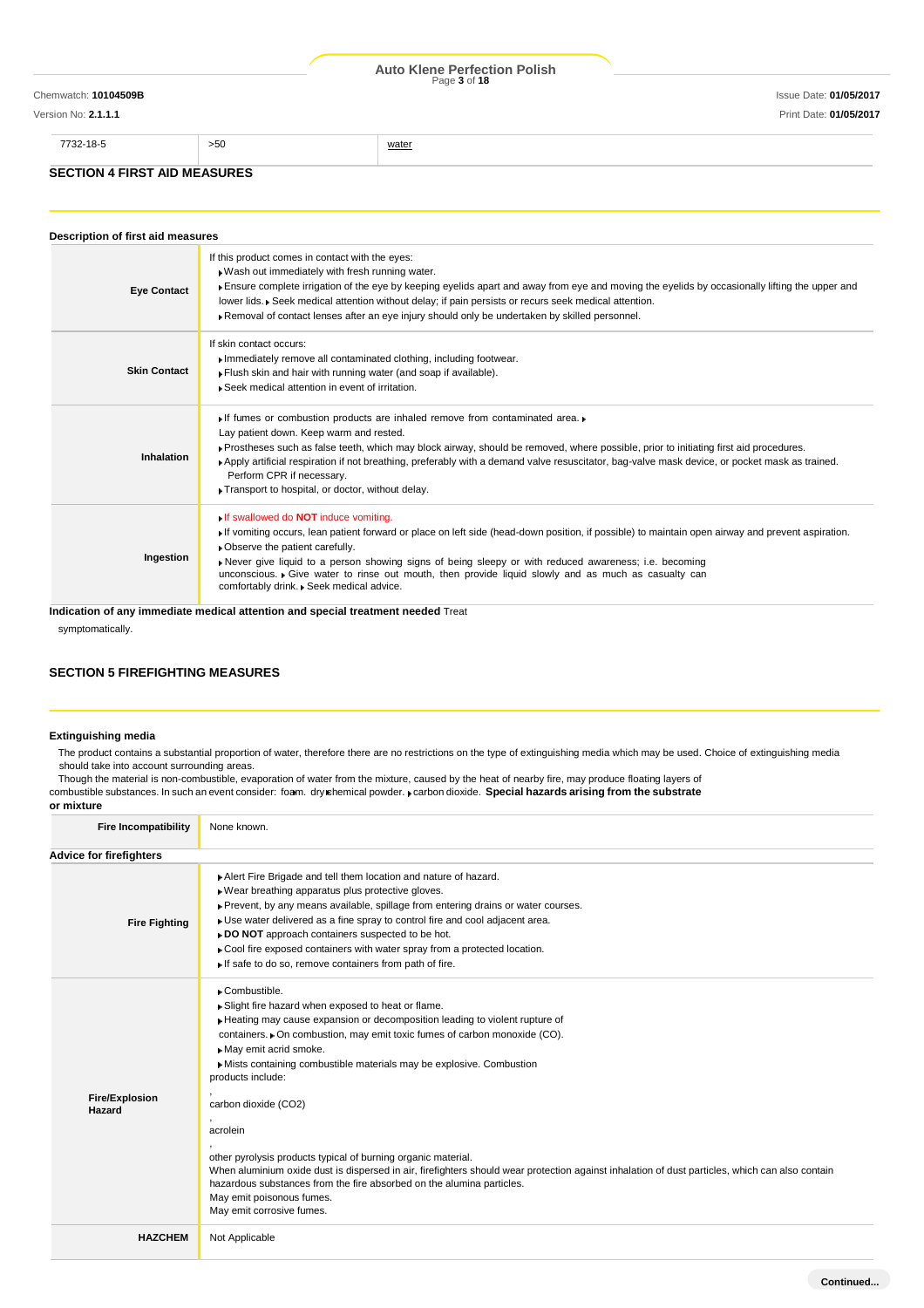Version No: **2.1.1.1** Print Date: **01/05/2017**

### **SECTION 6 ACCIDENTAL RELEASE MEASURES**

**Personal precautions, protective equipment and emergency procedures** See

section 8

### **Environmental precautions**

See section 12

### **Methods and material for containment and cleaning up**

| <b>Minor Spills</b> | Remove all ignition sources.<br>Clean up all spills immediately.<br>Avoid breathing vapours and contact with skin and eyes.<br>Control personal contact with the substance, by using protective equipment. Contain<br>and absorb spill with sand, earth, inert material or vermiculite.<br>$\triangleright$ Wipe up.<br>Place in a suitable, labelled container for waste disposal. |
|---------------------|-------------------------------------------------------------------------------------------------------------------------------------------------------------------------------------------------------------------------------------------------------------------------------------------------------------------------------------------------------------------------------------|
| <b>Major Spills</b> | Moderate hazard.<br>• Clear area of personnel and move upwind.<br>Alert Fire Brigade and tell them location and nature of hazard.<br>► Wear breathing apparatus plus protective gloves.<br>Prevent, by any means available, spillage from entering drains or water course. No<br>smoking, naked lights or ignition sources.<br>Increase ventilation.                                |
|                     | Personal Protective Equipment advice is contained in Section 8 of the SDS.                                                                                                                                                                                                                                                                                                          |

### **SECTION 7 HANDLING AND STORAGE**

| Precautions for safe handling | DO NOT allow clothing wet with material to stay in contact with skin                                          |
|-------------------------------|---------------------------------------------------------------------------------------------------------------|
|                               |                                                                                                               |
|                               | Avoid all personal contact, including inhalation.<br>. Wear protective clothing when risk of exposure occurs. |
|                               | Use in a well-ventilated area.                                                                                |
| Safe handling                 |                                                                                                               |
|                               | Prevent concentration in hollows and sumps.                                                                   |
|                               | DO NOT enter confined spaces until atmosphere has been checked.                                               |
|                               | DO NOT allow material to contact humans, exposed food or food utensils.                                       |
|                               | Avoid contact with incompatible materials.                                                                    |
|                               | Store in original containers.                                                                                 |
|                               | Keep containers securely sealed.                                                                              |
|                               | No smoking, naked lights or ignition sources.                                                                 |
| Other information             | Store in a cool, dry, well-ventilated area.                                                                   |
|                               | Store away from incompatible materials and foodstuff containers.                                              |
|                               | Protect containers against physical damage and check regularly for leaks.                                     |
|                               | • Observe manufacturer's storage and handling recommendations contained within this SDS.                      |
|                               |                                                                                                               |
|                               | Conditions for safe storage, including any incompatibilities                                                  |
|                               | Motel can or drum                                                                                             |

| Suitable container         | ▶ Metal can or drum<br>▶ Packaging as recommended by manufacturer.<br>▶ Check all containers are clearly labelled and free from leaks. |
|----------------------------|----------------------------------------------------------------------------------------------------------------------------------------|
| Storage<br>incompatibility | None known                                                                                                                             |

### **SECTION 8 EXPOSURE CONTROLS / PERSONAL PROTECTION**

### **Control parameters**

I

### **OCCUPATIONAL EXPOSURE LIMITS (OEL)**

### **INGREDIENT DATA**

| <b>Source</b>                          | Ingredient                    | <b>Material name</b> | <b>TWA</b>        | <b>STEL</b>   | Peak          | <b>Notes</b>  |
|----------------------------------------|-------------------------------|----------------------|-------------------|---------------|---------------|---------------|
| Australia Exposure<br>Standards        | aluminium oxide               | Aluminium oxide      | $10 \text{ mg/m}$ | Not Available | Not Available | Not Available |
| Australia Exposure<br><b>Standards</b> | white mineral oil (petroleum) | White spirits        | 790 mg/m3         | Not Available | Not Available | Not Available |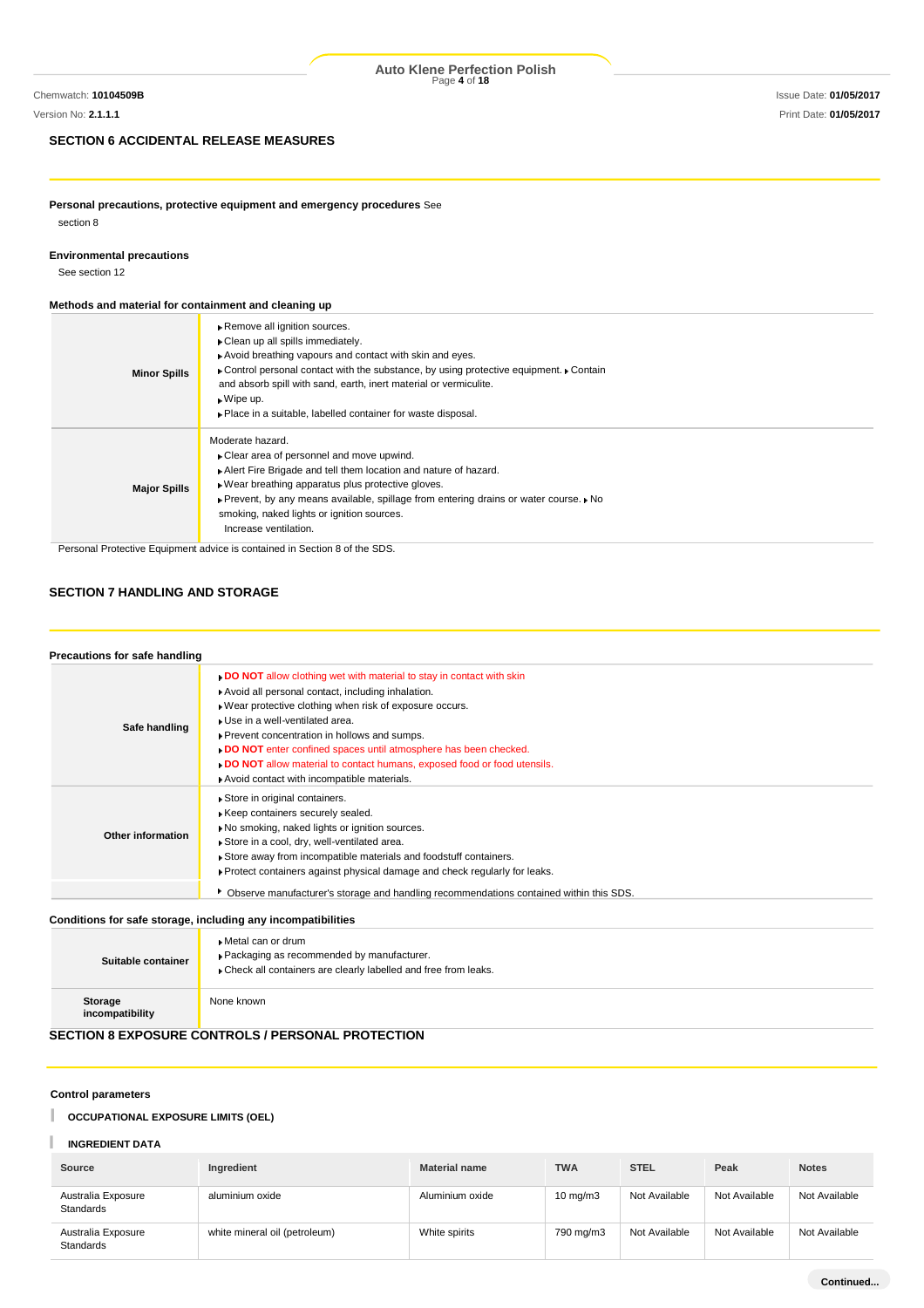## Page **5** of **18 Auto Klene Perfection Polish**

| Chemwatch: 10104509B<br>Version No: 2.1.1.1    |                                                                                                                                                                                                                                                                                                                                                                                                                                                                                                                                                                                                                                                                                                                                                                                                                                                                                                                                                 |                           |                     |                   |               | <b>Issue Date: 01/05/2017</b> |  |
|------------------------------------------------|-------------------------------------------------------------------------------------------------------------------------------------------------------------------------------------------------------------------------------------------------------------------------------------------------------------------------------------------------------------------------------------------------------------------------------------------------------------------------------------------------------------------------------------------------------------------------------------------------------------------------------------------------------------------------------------------------------------------------------------------------------------------------------------------------------------------------------------------------------------------------------------------------------------------------------------------------|---------------------------|---------------------|-------------------|---------------|-------------------------------|--|
|                                                |                                                                                                                                                                                                                                                                                                                                                                                                                                                                                                                                                                                                                                                                                                                                                                                                                                                                                                                                                 |                           |                     |                   |               | Print Date: 01/05/2017        |  |
| Australia Exposure<br>Standards                | glycerol                                                                                                                                                                                                                                                                                                                                                                                                                                                                                                                                                                                                                                                                                                                                                                                                                                                                                                                                        | Glycerin mist             | $10$ mg/m $3$       | Not Available     | Not Available | Not Available                 |  |
| Australia Exposure<br>Standards                | distillates, petroleum, light, hydrotreated                                                                                                                                                                                                                                                                                                                                                                                                                                                                                                                                                                                                                                                                                                                                                                                                                                                                                                     | Oil mist, refined mineral | $5 \text{ mg/m}$ 3  | Not Available     | Not Available | Not Available                 |  |
| Australia Exposure<br>Standards                | triethanolamine                                                                                                                                                                                                                                                                                                                                                                                                                                                                                                                                                                                                                                                                                                                                                                                                                                                                                                                                 | Triethanolamine           | $5 \text{ mg/m}$ 3  | Not Available     | Not Available | Sen                           |  |
| <b>EMERGENCY LIMITS</b>                        |                                                                                                                                                                                                                                                                                                                                                                                                                                                                                                                                                                                                                                                                                                                                                                                                                                                                                                                                                 |                           |                     |                   |               |                               |  |
| Ingredient                                     | <b>Material name</b>                                                                                                                                                                                                                                                                                                                                                                                                                                                                                                                                                                                                                                                                                                                                                                                                                                                                                                                            |                           |                     | TEEL-1            | TEEL-2        | TEEL-3                        |  |
| aluminium oxide                                | Aluminum oxide; (Alumina)                                                                                                                                                                                                                                                                                                                                                                                                                                                                                                                                                                                                                                                                                                                                                                                                                                                                                                                       |                           |                     | 5.7 mg/m3         | 15 mg/m $3$   | $25 \text{ mg/m}$ 3           |  |
| white mineral oil<br>(petroleum)               | Stoddard solvent; (Mineral spirits, 85% nonane and 15% trimethyl benzene)                                                                                                                                                                                                                                                                                                                                                                                                                                                                                                                                                                                                                                                                                                                                                                                                                                                                       |                           |                     | 300 mg/m3         | 1,800 mg/m3   | 29500 mg/m3                   |  |
| glycerol                                       | Glycerine (mist); (Glycerol; Glycerin)                                                                                                                                                                                                                                                                                                                                                                                                                                                                                                                                                                                                                                                                                                                                                                                                                                                                                                          |                           |                     | 45 mg/m3          | 860 mg/m3     | $2,500$ mg/m $3$              |  |
| triethanolamine                                | Triethanolamine; (Trihydroxytriethylamine)                                                                                                                                                                                                                                                                                                                                                                                                                                                                                                                                                                                                                                                                                                                                                                                                                                                                                                      |                           |                     | $15 \text{ mg/m}$ | 240 mg/m3     | 1,500 mg/m3                   |  |
| Ingredient                                     | <b>Original IDLH</b>                                                                                                                                                                                                                                                                                                                                                                                                                                                                                                                                                                                                                                                                                                                                                                                                                                                                                                                            |                           | <b>Revised IDLH</b> |                   |               |                               |  |
| aluminium oxide                                | Not Available                                                                                                                                                                                                                                                                                                                                                                                                                                                                                                                                                                                                                                                                                                                                                                                                                                                                                                                                   |                           | Not Available       |                   |               |                               |  |
| white mineral oil<br>(petroleum)               | 29,500 mg/m3                                                                                                                                                                                                                                                                                                                                                                                                                                                                                                                                                                                                                                                                                                                                                                                                                                                                                                                                    |                           | 20,000 mg/m3        |                   |               |                               |  |
| glycerol                                       | Not Available<br>Not Available                                                                                                                                                                                                                                                                                                                                                                                                                                                                                                                                                                                                                                                                                                                                                                                                                                                                                                                  |                           |                     |                   |               |                               |  |
| distillates, petroleum, light,<br>hydrotreated | Not Available                                                                                                                                                                                                                                                                                                                                                                                                                                                                                                                                                                                                                                                                                                                                                                                                                                                                                                                                   |                           | Not Available       |                   |               |                               |  |
| castor oil                                     | Not Available                                                                                                                                                                                                                                                                                                                                                                                                                                                                                                                                                                                                                                                                                                                                                                                                                                                                                                                                   |                           |                     | Not Available     |               |                               |  |
| triethanolamine                                | Not Available<br>Not Available                                                                                                                                                                                                                                                                                                                                                                                                                                                                                                                                                                                                                                                                                                                                                                                                                                                                                                                  |                           |                     |                   |               |                               |  |
| water                                          | Not Available<br>Not Available                                                                                                                                                                                                                                                                                                                                                                                                                                                                                                                                                                                                                                                                                                                                                                                                                                                                                                                  |                           |                     |                   |               |                               |  |
| <b>Exposure controls</b>                       |                                                                                                                                                                                                                                                                                                                                                                                                                                                                                                                                                                                                                                                                                                                                                                                                                                                                                                                                                 |                           |                     |                   |               |                               |  |
| Appropriate engineering<br>controls            | Engineering controls are used to remove a hazard or place a barrier between the worker and the hazard. Well-designed engineering controls can<br>be highly effective in protecting workers and will typically be independent of worker interactions to provide this high level of protection. The basic<br>types of engineering controls are:<br>Process controls which involve changing the way a job activity or process is done to reduce the risk.<br>Enclosure and/or isolation of emission source which keeps a selected hazard "physically" away from the worker and ventilation that strategically<br>"adds" and "removes" air in the work environment. Ventilation can remove or dilute an air contaminant if designed properly. The design of a<br>ventilation system must match the particular process and chemical or contaminant in use.<br>Employers may need to use multiple types of controls to prevent employee overexposure. |                           |                     |                   |               |                               |  |
| Personal<br>protection                         |                                                                                                                                                                                                                                                                                                                                                                                                                                                                                                                                                                                                                                                                                                                                                                                                                                                                                                                                                 |                           |                     |                   |               |                               |  |
| Eye and face<br>protection                     | Safety glasses with side shields.<br>▶ Chemical goggles.<br>Contact lenses may pose a special hazard; soft contact lenses may absorb and concentrate irritants. A written policy document, describing the<br>wearing of lenses or restrictions on use, should be created for each workplace or task. This should include a review of lens absorption and<br>adsorption for the class of chemicals in use and an account of injury experience. Medical and first-aid personnel should be trained in their<br>removal and suitable equipment should be readily available. In the event of chemical exposure, begin eye irrigation immediately and remove<br>contact lens as soon as practicable.                                                                                                                                                                                                                                                  |                           |                     |                   |               |                               |  |
| <b>Skin protection</b>                         | See Hand protection below                                                                                                                                                                                                                                                                                                                                                                                                                                                                                                                                                                                                                                                                                                                                                                                                                                                                                                                       |                           |                     |                   |               |                               |  |
| Hands/feet<br>protection                       | Wear chemical protective gloves, e.g. PVC.<br>Wear safety footwear or safety gumboots, e.g. Rubber<br>The selection of suitable gloves does not only depend on the material, but also on further marks of quality which vary from manufacturer to<br>manufacturer. Where the chemical is a preparation of several substances, the resistance of the glove material can not be calculated in advance<br>and has therefore to be checked prior to the application.<br>The exact break through time for substances has to be obtained from the manufacturer of the protective gloves and has to be observed when<br>making a final choice.<br>Personal hygiene is a key element of effective hand care. Gloves must only be worn on clean hands. After using gloves, hands should be washed                                                                                                                                                        |                           |                     |                   |               |                               |  |

**Body protection** See Other protection below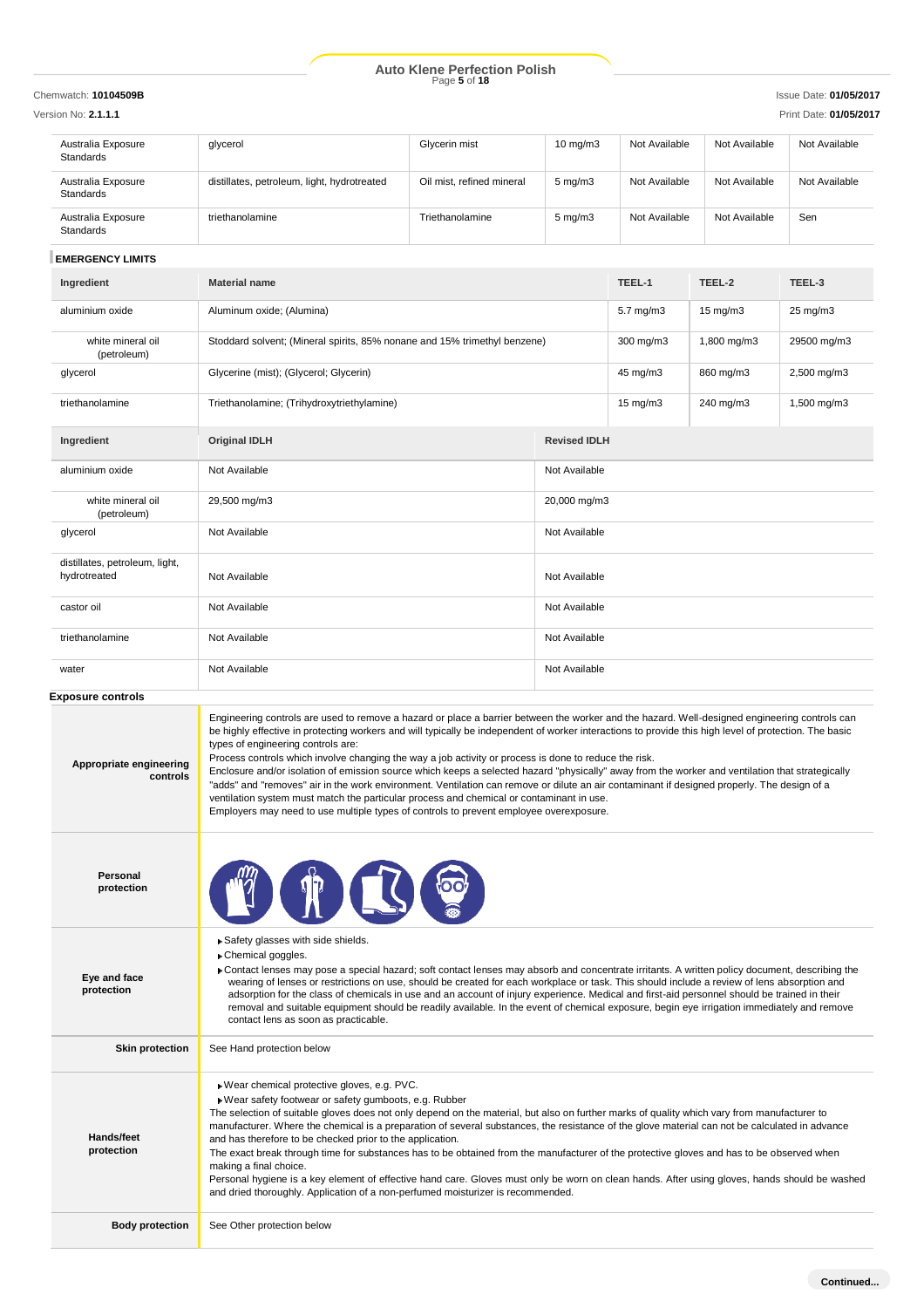## Page **6** of **18 Auto Klene Perfection Polish**

Version No: **2.1.1.1** Print Date: **01/05/2017**

**Other protection** Overalls. P.V.C. apron. Barrier cream. Skin cleansing cream. Eye wash unit. **Thermal hazards** Not Available

**Recommended material(s)**

### **GLOVE SELECTION INDEX**

Glove selection is based on a modified presentation of the:

*"***Forsberg Clothing Performance Index".** The effect(s) of the following substance(s) are taken into account in the

### *computergenerated* selection:

Auto Klene Perfection Polish

| <b>Material</b>  | CPI          |
|------------------|--------------|
| <b>BUTYL</b>     | $\mathsf{C}$ |
| NATURAL RUBBER   | C            |
| NATURAL+NEOPRENE | $\mathsf{C}$ |
| <b>NEOPRENE</b>  | C            |
| NEOPRENE/NATURAL | C            |
| <b>NITRILE</b>   | C            |
| <b>PVA</b>       | C            |
| <b>PVC</b>       | C            |
| <b>VITON</b>     | C            |
| ##castor         | oil          |

\* CPI - Chemwatch Performance Index

A: Best Selection

B: Satisfactory; may degrade after 4 hours continuous immersion

C: Poor to Dangerous Choice for other than short term immersion **NOTE**: As a series of factors will influence the actual performance of the glove, a final

selection must be based on detailed observation. - \* Where the glove is to be used on a short term, casual or infrequent basis, factors

such as"feel" or convenience (e.g. disposability), may dictate a choice of gloves which might otherwise be unsuitable following long-term or frequent use. A qualified practitioner should be consulted.

### **SECTION 9 PHYSICAL AND CHEMICAL PROPERTIES Respiratory protection**

Type AK-P Filter of sufficient capacity. (AS/NZS 1716 & 1715, EN 143:2000 & 149:2001, ANSI Z88 or national equivalent)

Where the concentration of gas/particulates in the breathing zone, approaches or exceeds the "Exposure Standard" (or ES), respiratory protection is required. Degree of protection varies with both face-piece and Class of filter; the nature of protection varies with Type of filter.

| <b>Required Minimum</b><br><b>Protection Factor</b> | <b>Half-Face</b><br>Respirator | <b>Full-Face</b><br>Respirator        | <b>Powered Air</b><br>Respirator        |
|-----------------------------------------------------|--------------------------------|---------------------------------------|-----------------------------------------|
| up to $10 \times ES$                                | AK-AUS P2                      | ٠                                     | AK-PAPR-AUS /<br>Class 1 P <sub>2</sub> |
| up to $50 \times ES$                                |                                | AK-AUS /<br>Class<br>1 P <sub>2</sub> | ۰                                       |

| up to 100 $\times$ ES | AK-2 P2 | AK-PAPR-2 P2 ^ |
|-----------------------|---------|----------------|
|                       |         |                |

^ - Full-face

A(All classes) = Organic vapours, B AUS or B1 = Acid gasses, B2 = Acid gas or hydrogen cyanide(HCN), B3 = Acid gas or hydrogen cyanide(HCN), E = Sulfur  $dioxide(SO2)$ , G =

Agricultural chemicals, K = Ammonia(NH3), Hg = Mercury, NO = Oxides of nitrogen, MB = Methyl bromide, AX = Low boiling point organic compounds(below 65 degC)

Cartridge respirators should never be used for emergency ingress or in areas of unknown vapour concentrations or oxygen content. The wearer must be warned to leave the contaminated area immediately on detecting any odours through the respirator. The odour may indicate that the mask is not functioning properly, that the vapour concentration is too high, or that the mask is not properly fitted. Because of these limitations, only restricted use of cartridge respirators is considered appropriate.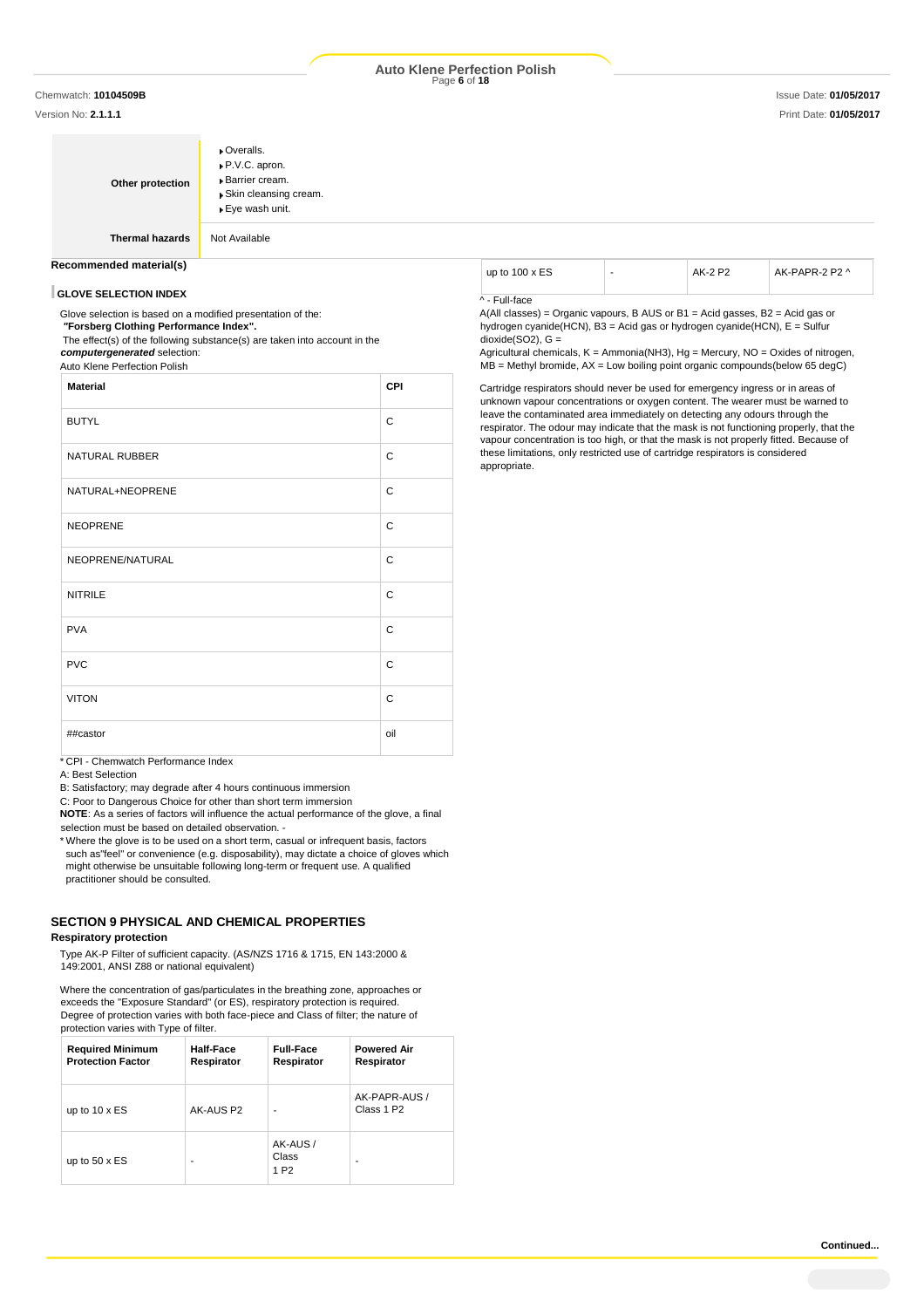Page **7** of **18 Auto Klene Perfection Polish**

Chemwatch: **10104509C** Issue Date: **01/05/2017** Version No: **2.1.1.1** Print Date: **01/05/2017**

| The material can cause respiratory irritation in some persons. The body's response to such irritation can cause further lung damage. Not<br>normally a hazard due to non-volatile nature of product                                                                                                                                                                                                                                                             |
|-----------------------------------------------------------------------------------------------------------------------------------------------------------------------------------------------------------------------------------------------------------------------------------------------------------------------------------------------------------------------------------------------------------------------------------------------------------------|
| Accidental ingestion of the material may be damaging to the health of the individual. Ingestion<br>may result in nausea, abdominal irritation, pain and vomiting                                                                                                                                                                                                                                                                                                |
| This material can cause inflammation of the skin on contact in some persons. The material may accentuate any preexisting<br>dermatitis condition<br>Open cuts, abraded or irritated skin should not be exposed to this material<br>Entry into the blood-stream, through, for example, cuts, abrasions or lesions, may produce systemic injury with harmful effects. Examine the skin prior to the use of the mate<br>any external damage is suitably protected. |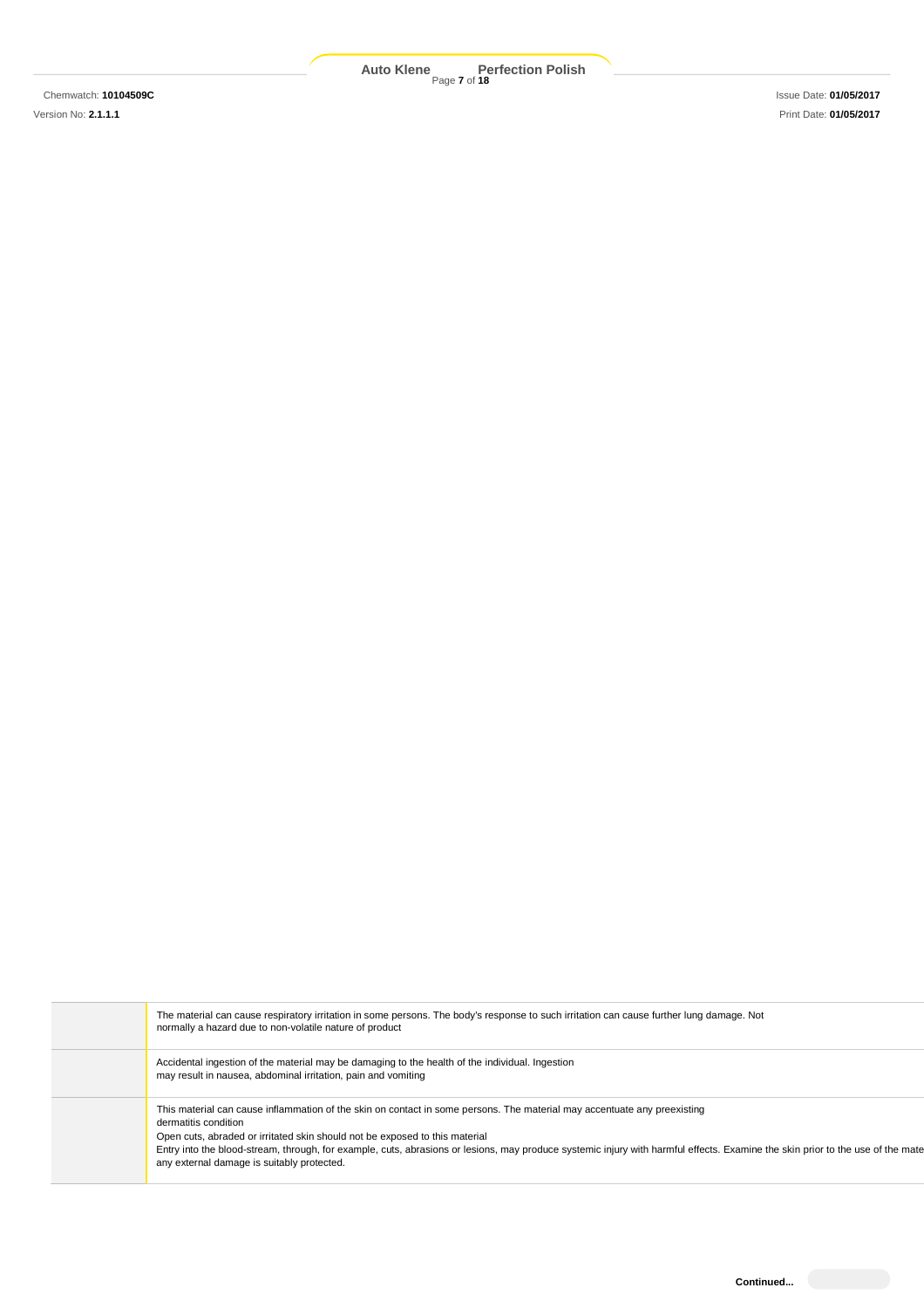Chemwatch: **10104509C** Issue Date: **01/05/2017**

Version No: **2.1.1.1** Print Date: **01/05/2017**

This material can cause eye irritation and damage in some persons.

| Information on basic physical and chemical properties         |                                                       |                                                  |                |  |
|---------------------------------------------------------------|-------------------------------------------------------|--------------------------------------------------|----------------|--|
| Appearance                                                    | Off White coloured, creamy liquid with a fresh odour. |                                                  |                |  |
| <b>Physical state</b>                                         | liquid                                                | Relative density (Water =<br>1)                  | $0.95 - 1.0$   |  |
| Odour                                                         | Not Available                                         | <b>Partition coefficient</b><br>noctanol / water | Not Available  |  |
| Odour threshold                                               | Not Available                                         | Auto-ignition<br>temperature<br>$(^{\circ}C)$    | Not Available  |  |
| pH (as supplied)                                              | $7.5 - 8.5$                                           | Decomposition<br>temperature                     | Not Available  |  |
| $\prime$<br><b>Melting</b><br>point<br>freezing<br>point (°C) | $\pmb{0}$                                             | <b>Viscosity (cSt)</b>                           | Not Available  |  |
| Initial boiling point and<br>boiling range (°C)               | Not Available                                         | Molecular weight<br>(g/mol)                      | Not Applicable |  |
| Flash point (°C)                                              | >95                                                   | <b>Taste</b>                                     | Not Available  |  |
| <b>Evaporation rate</b>                                       | Not Available                                         | <b>Explosive</b><br>properties                   | Not Available  |  |
| Flammability                                                  | Not Applicable                                        | Oxidising<br>properties                          | Not Available  |  |
| <b>Upper Explosive Limit</b><br>(%)                           | Not Available                                         | <b>Surface Tension (dyn/cm</b><br>or mN/m)       | Not Available  |  |
| <b>Lower Explosive Limit</b><br>(%)                           | Not Available                                         | <b>Volatile Component (%vol)</b>                 | Not Available  |  |
| Vapour pressure<br>(kPa)                                      | Not Available                                         | Gas group                                        | Not Available  |  |
| Solubility in water<br>(g/L)                                  | Miscible                                              | pH as a solution<br>(1%)                         | Not Available  |  |
| Vapour density (Air =<br>1)                                   | Not Available                                         | VOC g/L                                          | Not Available  |  |

### **SECTION 10 STABILITY AND REACTIVITY**

| Reactivity                                 | See section 7                                                                                                                        |
|--------------------------------------------|--------------------------------------------------------------------------------------------------------------------------------------|
| <b>Chemical stability</b>                  | • Unstable in the presence of incompatible materials.<br>▶ Product is considered stable.<br>Hazardous polymerisation will not occur. |
| Possibility of hazardous<br>reactions      | See section 7                                                                                                                        |
| <b>Conditions to</b><br>avoid              | See section 7                                                                                                                        |
| Incompatible<br>materials                  | See section 7                                                                                                                        |
| <b>Hazardous decomposition</b><br>products | See section 5                                                                                                                        |

### **SECTION 11 TOXICOLOGICAL INFORMATION**

**Information on toxicological effects**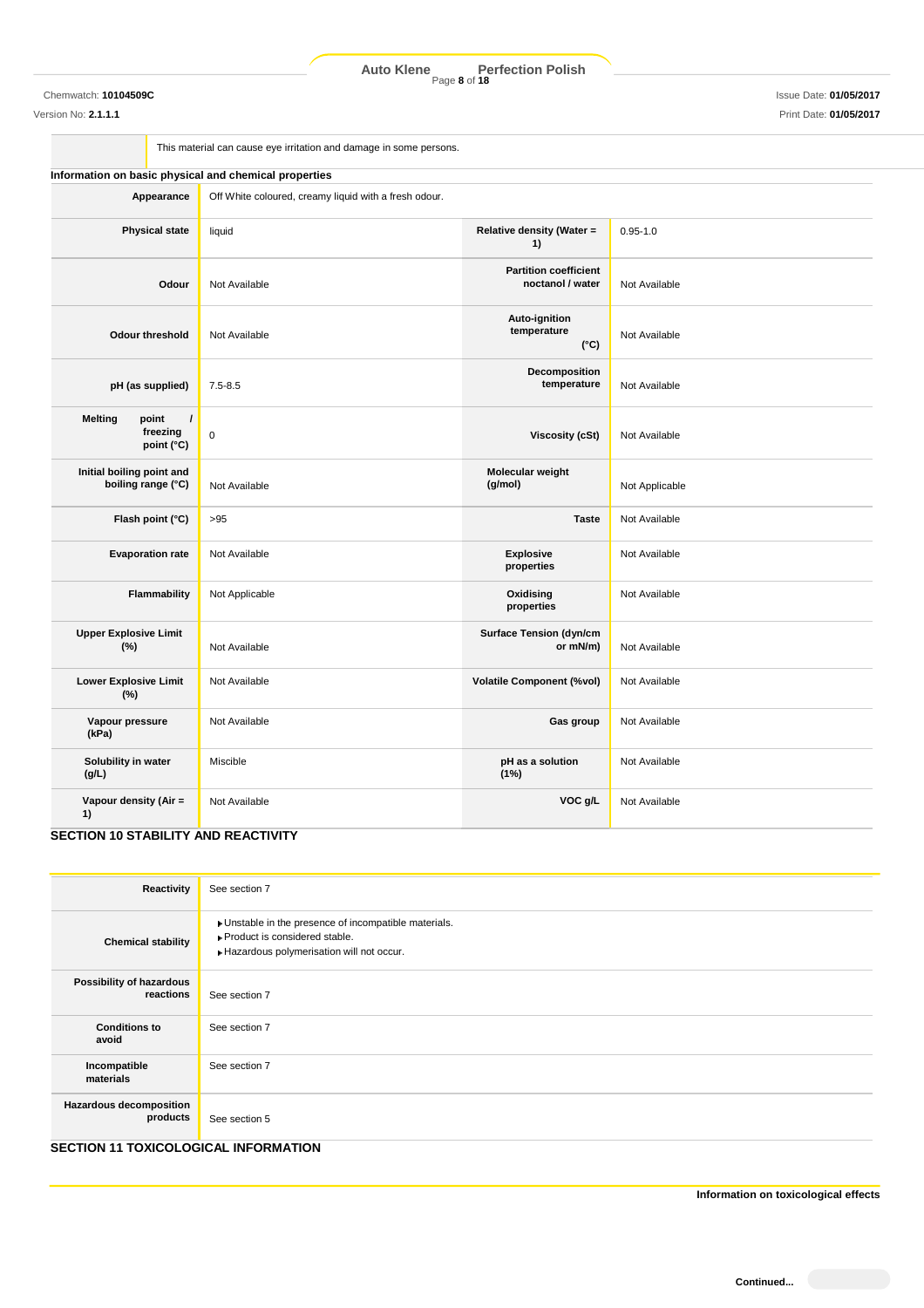|                                           | <b>Auto Klene</b>                                                                               | <b>Perfection Polish</b>                                                                                                                                                                                                                                                                                                                                                                                                                                                                                                                                                                                                                                                                                                 |                                                        |
|-------------------------------------------|-------------------------------------------------------------------------------------------------|--------------------------------------------------------------------------------------------------------------------------------------------------------------------------------------------------------------------------------------------------------------------------------------------------------------------------------------------------------------------------------------------------------------------------------------------------------------------------------------------------------------------------------------------------------------------------------------------------------------------------------------------------------------------------------------------------------------------------|--------------------------------------------------------|
| Chemwatch: 10104509C                      |                                                                                                 | Page 9 of 18                                                                                                                                                                                                                                                                                                                                                                                                                                                                                                                                                                                                                                                                                                             | Issue Date: 01/05/2017                                 |
| Version No: 2.1.1.1<br>Chronic            |                                                                                                 | Long-term exposure to respiratory irritants may result in airways disease, involving difficulty breathing and related whole-body problems.<br>There has been some concern that this material can cause cancer or mutations but there is not enough data to make an assessment.<br>Substance accumulation, in the human body, may occur and may cause some concern following repeated or long-term occupational exposure.<br>Exposure to large doses of aluminium has been connected with the degenerative brain disease Alzheimer's Disease.<br>Repeated application of mildly hydrotreated oils (principally paraffinic), to mouse skin, induced skin tumours; no tumours were induced with severely hydrotreated oils. | Print Date: 01/05/2017                                 |
|                                           | <b>TOXICITY</b>                                                                                 | <b>IRRITATION</b>                                                                                                                                                                                                                                                                                                                                                                                                                                                                                                                                                                                                                                                                                                        |                                                        |
| <b>Auto Klene</b><br>Perfection<br>Polish | Dermal (Rabbit) LD50: >2000 mg/kg <sup>[2]</sup><br>Oral (Rat) LD50: >5000 mg/kg <sup>[2]</sup> | Not Available                                                                                                                                                                                                                                                                                                                                                                                                                                                                                                                                                                                                                                                                                                            |                                                        |
| aluminium<br>oxide                        | <b>TOXICITY</b>                                                                                 | <b>IRRITATION</b>                                                                                                                                                                                                                                                                                                                                                                                                                                                                                                                                                                                                                                                                                                        |                                                        |
|                                           | $[1]$<br>Oral (rat) LD50: >2000 mg/kgNot Available                                              |                                                                                                                                                                                                                                                                                                                                                                                                                                                                                                                                                                                                                                                                                                                          |                                                        |
|                                           | <b>TOXICITY</b>                                                                                 | <b>IRRITATION</b>                                                                                                                                                                                                                                                                                                                                                                                                                                                                                                                                                                                                                                                                                                        | Dermal (rabbit) LD50:<br>>2000 mg/kg<br>Not Available  |
| white mineral<br>oil<br>(petroleum)       | $[1]$                                                                                           |                                                                                                                                                                                                                                                                                                                                                                                                                                                                                                                                                                                                                                                                                                                          | Oral (rat) LD50: >5000<br>mg/kg <sup>[1]</sup>         |
|                                           | <b>TOXICITY</b>                                                                                 | <b>IRRITATION</b>                                                                                                                                                                                                                                                                                                                                                                                                                                                                                                                                                                                                                                                                                                        |                                                        |
| glycerol                                  | $[2]$                                                                                           |                                                                                                                                                                                                                                                                                                                                                                                                                                                                                                                                                                                                                                                                                                                          |                                                        |
|                                           | Oral (rat) LD50: 12600 mg/kgNot Available<br><b>TOXICITY</b>                                    | <b>IRRITATION</b>                                                                                                                                                                                                                                                                                                                                                                                                                                                                                                                                                                                                                                                                                                        | Dermal (rabbit) LD50:                                  |
| distillates,                              | $[1]$                                                                                           |                                                                                                                                                                                                                                                                                                                                                                                                                                                                                                                                                                                                                                                                                                                          | >2000 mg/kg<br>Not Available<br>Oral (rat) LD50: >5000 |
| petroleum,<br>light,<br>hydrotreated      |                                                                                                 |                                                                                                                                                                                                                                                                                                                                                                                                                                                                                                                                                                                                                                                                                                                          | $mg/kg^{[1]}$                                          |
|                                           | <b>TOXICITY</b>                                                                                 | $\mathbb{L}$<br><b>IRRITATION</b>                                                                                                                                                                                                                                                                                                                                                                                                                                                                                                                                                                                                                                                                                        |                                                        |
|                                           | Not Available                                                                                   | Eye (rabbit): 500 mg mild                                                                                                                                                                                                                                                                                                                                                                                                                                                                                                                                                                                                                                                                                                |                                                        |
|                                           |                                                                                                 |                                                                                                                                                                                                                                                                                                                                                                                                                                                                                                                                                                                                                                                                                                                          |                                                        |
| castor oil                                |                                                                                                 | Skin (human): 50 mg/48h mild                                                                                                                                                                                                                                                                                                                                                                                                                                                                                                                                                                                                                                                                                             |                                                        |
|                                           |                                                                                                 | Skin (rabbit): 100 mg/24h SEVERE                                                                                                                                                                                                                                                                                                                                                                                                                                                                                                                                                                                                                                                                                         |                                                        |
|                                           | <b>TOXICITY</b>                                                                                 | <b>IRRITATION</b>                                                                                                                                                                                                                                                                                                                                                                                                                                                                                                                                                                                                                                                                                                        |                                                        |
|                                           |                                                                                                 |                                                                                                                                                                                                                                                                                                                                                                                                                                                                                                                                                                                                                                                                                                                          |                                                        |
|                                           | dermal (rat) LD50: >16000 mg/kg, <sup>[2]</sup>                                                 | Eye (rabbit): 0.1 ml -                                                                                                                                                                                                                                                                                                                                                                                                                                                                                                                                                                                                                                                                                                   |                                                        |
|                                           | $[2]$                                                                                           |                                                                                                                                                                                                                                                                                                                                                                                                                                                                                                                                                                                                                                                                                                                          |                                                        |
|                                           |                                                                                                 |                                                                                                                                                                                                                                                                                                                                                                                                                                                                                                                                                                                                                                                                                                                          |                                                        |
|                                           |                                                                                                 |                                                                                                                                                                                                                                                                                                                                                                                                                                                                                                                                                                                                                                                                                                                          |                                                        |
| triethanolamine                           |                                                                                                 |                                                                                                                                                                                                                                                                                                                                                                                                                                                                                                                                                                                                                                                                                                                          |                                                        |
|                                           |                                                                                                 |                                                                                                                                                                                                                                                                                                                                                                                                                                                                                                                                                                                                                                                                                                                          |                                                        |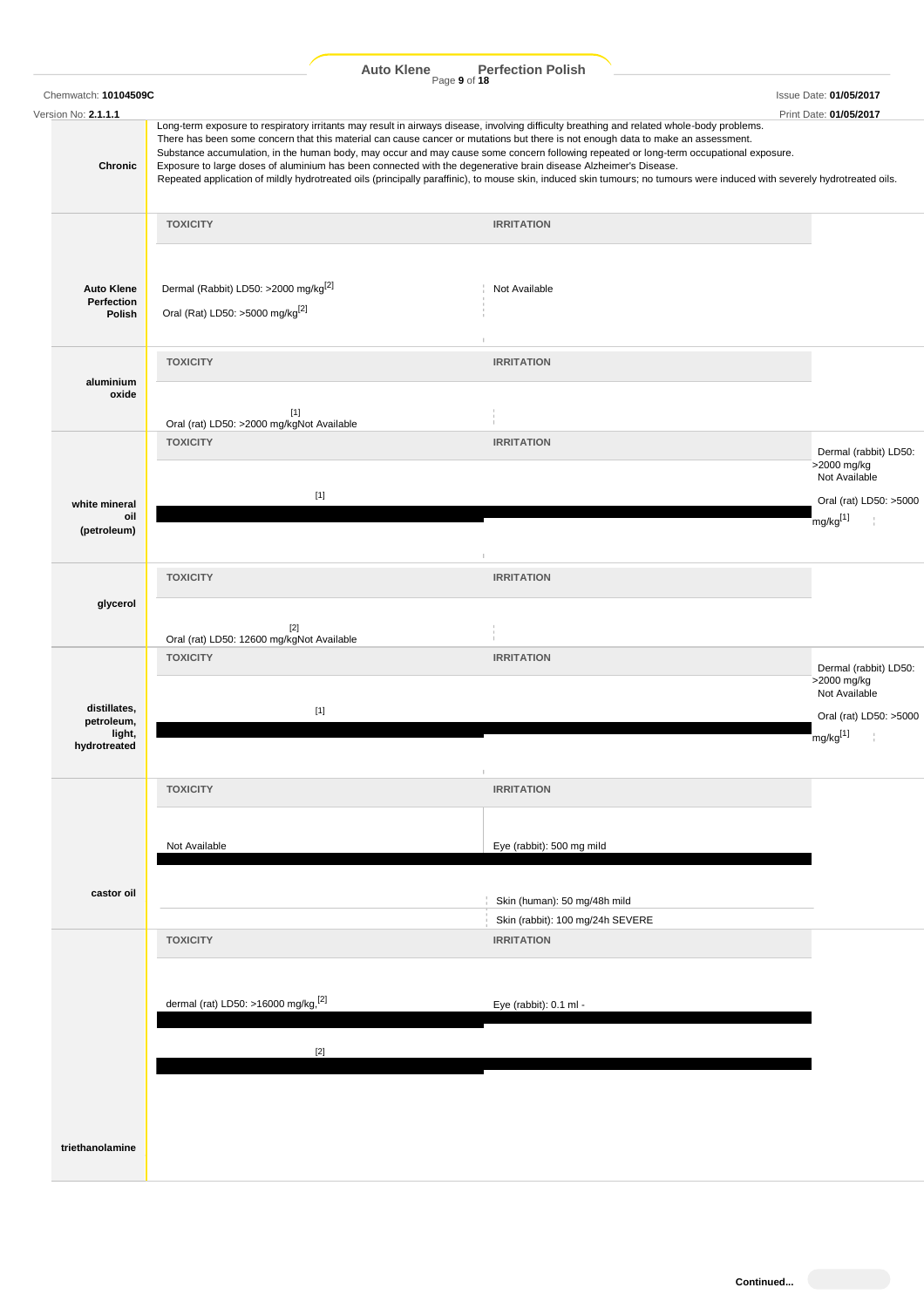Page **1 0** of **18 Auto Klene Perfection Polish**

Chemwatch: **10104509C** Issue Date: **01/05/2017** Version No: **2.1.1.1** Print Date: **01/05/2017**

|                      | Oral (rat) LD50: 5560 mg/kg(calc.)-                                                                                                                                                                                                                       |                                                                                         | Eye (rabbit): 10 mg - mild<br>Eye (rabbit): 5.62 mg - SEVERE<br>minor conjunctival irritation<br>no irritation *<br>Skin (human): 15 mg/3d (int)-mild                                                                                                                                                                                                                                                                                                                                                                                                                                                                                                                                                                                                                                                                                                                                                                                                                                                                                                                                                                                                                                                                                                                                                                                                                                                                                                                                                                                                                                                                                                                                                                                                                                                                                                                                                                                                                                                                                                                                                                                                                                                                                                                                                                                                                                                                                                                                                                                                                                                                                                                                                                                                                                                                                                                                     |  |  |
|----------------------|-----------------------------------------------------------------------------------------------------------------------------------------------------------------------------------------------------------------------------------------------------------|-----------------------------------------------------------------------------------------|-------------------------------------------------------------------------------------------------------------------------------------------------------------------------------------------------------------------------------------------------------------------------------------------------------------------------------------------------------------------------------------------------------------------------------------------------------------------------------------------------------------------------------------------------------------------------------------------------------------------------------------------------------------------------------------------------------------------------------------------------------------------------------------------------------------------------------------------------------------------------------------------------------------------------------------------------------------------------------------------------------------------------------------------------------------------------------------------------------------------------------------------------------------------------------------------------------------------------------------------------------------------------------------------------------------------------------------------------------------------------------------------------------------------------------------------------------------------------------------------------------------------------------------------------------------------------------------------------------------------------------------------------------------------------------------------------------------------------------------------------------------------------------------------------------------------------------------------------------------------------------------------------------------------------------------------------------------------------------------------------------------------------------------------------------------------------------------------------------------------------------------------------------------------------------------------------------------------------------------------------------------------------------------------------------------------------------------------------------------------------------------------------------------------------------------------------------------------------------------------------------------------------------------------------------------------------------------------------------------------------------------------------------------------------------------------------------------------------------------------------------------------------------------------------------------------------------------------------------------------------------------------|--|--|
|                      |                                                                                                                                                                                                                                                           |                                                                                         | Skin (rabbit): 4 h occluded                                                                                                                                                                                                                                                                                                                                                                                                                                                                                                                                                                                                                                                                                                                                                                                                                                                                                                                                                                                                                                                                                                                                                                                                                                                                                                                                                                                                                                                                                                                                                                                                                                                                                                                                                                                                                                                                                                                                                                                                                                                                                                                                                                                                                                                                                                                                                                                                                                                                                                                                                                                                                                                                                                                                                                                                                                                               |  |  |
|                      |                                                                                                                                                                                                                                                           |                                                                                         | Skin (rabbit): 560 mg/24 hr- mild                                                                                                                                                                                                                                                                                                                                                                                                                                                                                                                                                                                                                                                                                                                                                                                                                                                                                                                                                                                                                                                                                                                                                                                                                                                                                                                                                                                                                                                                                                                                                                                                                                                                                                                                                                                                                                                                                                                                                                                                                                                                                                                                                                                                                                                                                                                                                                                                                                                                                                                                                                                                                                                                                                                                                                                                                                                         |  |  |
| water                | <b>TOXICITY</b><br>Not Available                                                                                                                                                                                                                          |                                                                                         | <b>IRRITATION</b><br>Not Available                                                                                                                                                                                                                                                                                                                                                                                                                                                                                                                                                                                                                                                                                                                                                                                                                                                                                                                                                                                                                                                                                                                                                                                                                                                                                                                                                                                                                                                                                                                                                                                                                                                                                                                                                                                                                                                                                                                                                                                                                                                                                                                                                                                                                                                                                                                                                                                                                                                                                                                                                                                                                                                                                                                                                                                                                                                        |  |  |
|                      | Legend: 1                                                                                                                                                                                                                                                 | specified data extracted from RTECS - Register of Toxic Effect of chemical Substances   | Value obtained from Europe ECHA Registered Substances - Acute toxicity 2.* Value obtained from manufacturer's SDS. Unless otherwise                                                                                                                                                                                                                                                                                                                                                                                                                                                                                                                                                                                                                                                                                                                                                                                                                                                                                                                                                                                                                                                                                                                                                                                                                                                                                                                                                                                                                                                                                                                                                                                                                                                                                                                                                                                                                                                                                                                                                                                                                                                                                                                                                                                                                                                                                                                                                                                                                                                                                                                                                                                                                                                                                                                                                       |  |  |
|                      | The adverse effects of these materials are associated with undesirable components, and<br>$\bullet$<br>$\bullet$<br>$\bullet$<br><b>WHITE MINERAL OIL</b><br>(PETROLEUM)<br>produces low content of both polyaromatics (PAH) and benz-alpha-pyrenes (BaP) |                                                                                         | The materials included in the Lubricating Base Oils category are related from both process and physical-chemical perspectives;<br>The potential toxicity of a specific distillate base oil is inversely related to the severity or extent of processing the oil has undergone, since:<br>The levels of the undesirable components are inversely related to the degree of processing;<br>Distillate base oils receiving the same degree or extent of processing will have similar toxicities;<br>The potential toxicity of residual base oils is independent of the degree of processing the oil receives.<br>The reproductive and developmental toxicity of the distillate base oils is inversely related to the degree of processing.<br>Unrefined & mildly refined distillate base oils contain the highest levels of undesirable components, have the largest variation of hydrocarbon<br>molecules and have shown the highest potential cancer-causing and mutation-causing activities. Highly and severely refined distillate base oils<br>are produced from unrefined and mildly refined oils by removing or transforming undesirable components. In comparison to unrefined and mildly<br>refined base oils, the highly and severely refined distillate base oils have a smaller range of hydrocarbon molecules and have demonstrated very<br>low mammalian toxicity. Testing of residual oils for mutation-causing and cancer-causing potential has shown negative results, supporting the<br>belief that these materials lack biologically active components or the components are largely non-bioavailable due to their molecular size.<br>Toxicity testing has consistently shown that lubricating base oils have low acute toxicities. For highly and severely refined distillate base oils:<br>In animal studies, the acute, oral, semilethal dose is >5g/kg body weight and the semilethal dose by skin contact is >2g/kg body weight. The<br>semilethal concentration for inhalation is 2.18 to >4 mg/L. The materials have varied from "non-irritating" to "moderately irritating" when tested for<br>skin and eye irritation. Testing for sensitisation has been negative. The effects of repeated exposure vary by species; in animals, effects to the<br>testes and lung have been observed, as well as the formation of granulomas. In animals, these substances have not been found to cause<br>reproductive toxicity or significant increases in birth defects. They are also not considered to cause cancer, mutations or chromosome aberrations.<br>Oral (rat) TCLo: 92000 mg/kg/92D-Cont. Generally the toxicity and irritation is of low order. White oils and highly/solvent refined oils have not<br>shown the long term risk of skin cancer that follows persistent skin contamination with some other mineral oils, due in all probability to refining that |  |  |
|                      | <b>GLYCEROL</b>                                                                                                                                                                                                                                           |                                                                                         | At very high concentrations, evidence predicts that glycerol may cause tremor, irritation of the skin, eyes, digestive tract and airway. Otherwise it is<br>of low toxicity. There is no significant evidence to suggest that it causes cancer, genetic, reproductive or developmental toxicity.                                                                                                                                                                                                                                                                                                                                                                                                                                                                                                                                                                                                                                                                                                                                                                                                                                                                                                                                                                                                                                                                                                                                                                                                                                                                                                                                                                                                                                                                                                                                                                                                                                                                                                                                                                                                                                                                                                                                                                                                                                                                                                                                                                                                                                                                                                                                                                                                                                                                                                                                                                                          |  |  |
| PETROLEUM,<br>LIGHT, | DISTILLATES,<br><b>HYDROTREATED</b>                                                                                                                                                                                                                       |                                                                                         | Kerosene may produce varying ranges of skin irritation, and a reversible eye irritation (if eyes are washed). Skin may be cracked or flaky and/or<br>leathery, with crusts and/or hair loss. It may worsen skin cancers. There may also be loss of weight, discharge from the nose, excessive tiredness,<br>and wheezing. The individual may be pale. There may be increase in the weight of body organs. There was no evidence of harm to pregnancy.                                                                                                                                                                                                                                                                                                                                                                                                                                                                                                                                                                                                                                                                                                                                                                                                                                                                                                                                                                                                                                                                                                                                                                                                                                                                                                                                                                                                                                                                                                                                                                                                                                                                                                                                                                                                                                                                                                                                                                                                                                                                                                                                                                                                                                                                                                                                                                                                                                     |  |  |
|                      | <b>CASTOR OIL</b>                                                                                                                                                                                                                                         | heavy dose of castor oil was formerly used as a humiliating punishment for children and | The material may be irritating to the eye, with prolonged contact causing inflammation. Repeated or prolonged exposure to irritants may produce<br>conjunctivitis. The material may cause severe skin irritation after prolonged or repeated exposure and may produce on contact skin redness,<br>swelling, the production of vesicles, scaling and thickening of the skin. Repeated exposures may produce severe ulceration.<br>Some tumorigenic effects have been reported in animal studies The castor seed contains ricin, a toxic protein. Heating during the oil extraction<br>process denatures and inactivates the protein. However, harvesting castor beans may not be without risk. Allergenic compounds found on the<br>plant surface can cause permanent nerve damage, making the harvest of castor beans a human health risk. The United States Food and Drug<br>Administration (FDA) has categorized castor oil as "generally recognized as safe and effective" (GRASE) for over-the-counter use as a laxative<br>with its major site of action the small intestine where it is digested into ricinoleic acid. Despite castor oil being widely used to start labor in<br>pregnant women, to date there is not enough research to show whether it is effective to ripen the cervix or induce labour Due to its foul taste a<br>adults. Victims of this treatment did sometimes die, as the dehydrating effects of the oil-induced diarrhea; however, even those victims who<br>survived had to bear the humiliation of the laxative effects resulting from excessive consumption of the oil.                                                                                                                                                                                                                                                                                                                                                                                                                                                                                                                                                                                                                                                                                                                                                                                                                                                                                                                                                                                                                                                                                                                                                                                                                                                                                 |  |  |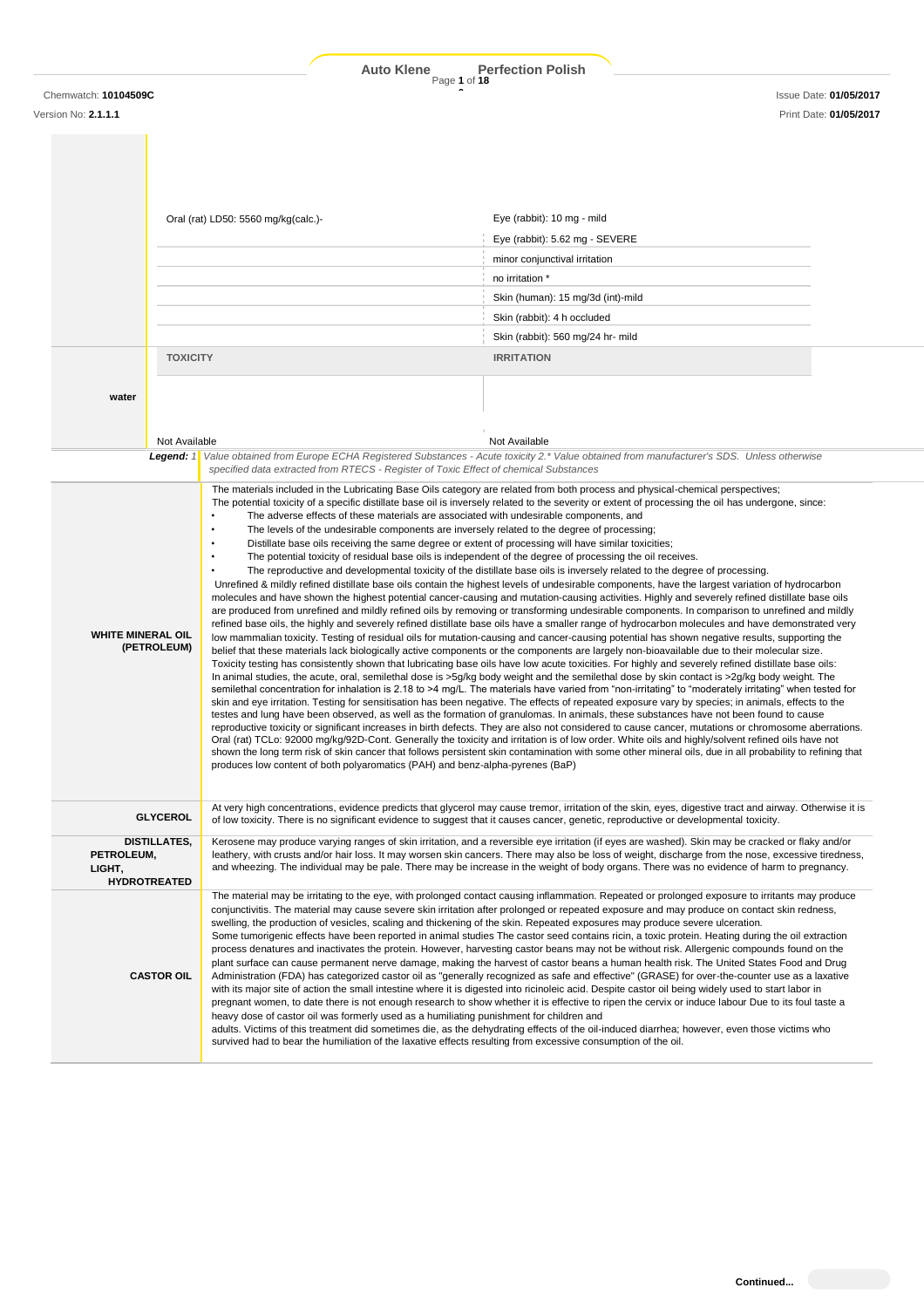|                                                 | <b>Auto Klene</b>                                                                                                                                                                                                                                                                                                                                                                                                                                                                                                                                                                                                                                                                                                                                                                                                                                                                                                                                                                                                                                                                                                                                                                                                                                                                                                                                                                                                                                                                                                                                                                                                                                                                                                                                  | <b>Perfection Polish</b>               |                                                                                                                                                                                                                                                                                                                                                                                                                                                                                                                                                                                                                                                                                                                                                                                                                                                                                                                            |
|-------------------------------------------------|----------------------------------------------------------------------------------------------------------------------------------------------------------------------------------------------------------------------------------------------------------------------------------------------------------------------------------------------------------------------------------------------------------------------------------------------------------------------------------------------------------------------------------------------------------------------------------------------------------------------------------------------------------------------------------------------------------------------------------------------------------------------------------------------------------------------------------------------------------------------------------------------------------------------------------------------------------------------------------------------------------------------------------------------------------------------------------------------------------------------------------------------------------------------------------------------------------------------------------------------------------------------------------------------------------------------------------------------------------------------------------------------------------------------------------------------------------------------------------------------------------------------------------------------------------------------------------------------------------------------------------------------------------------------------------------------------------------------------------------------------|----------------------------------------|----------------------------------------------------------------------------------------------------------------------------------------------------------------------------------------------------------------------------------------------------------------------------------------------------------------------------------------------------------------------------------------------------------------------------------------------------------------------------------------------------------------------------------------------------------------------------------------------------------------------------------------------------------------------------------------------------------------------------------------------------------------------------------------------------------------------------------------------------------------------------------------------------------------------------|
| Chemwatch: 10104509C                            | Page 1 of 18                                                                                                                                                                                                                                                                                                                                                                                                                                                                                                                                                                                                                                                                                                                                                                                                                                                                                                                                                                                                                                                                                                                                                                                                                                                                                                                                                                                                                                                                                                                                                                                                                                                                                                                                       |                                        | <b>Issue Date: 01/05/2017</b>                                                                                                                                                                                                                                                                                                                                                                                                                                                                                                                                                                                                                                                                                                                                                                                                                                                                                              |
| Version No: 2.1.1.1                             |                                                                                                                                                                                                                                                                                                                                                                                                                                                                                                                                                                                                                                                                                                                                                                                                                                                                                                                                                                                                                                                                                                                                                                                                                                                                                                                                                                                                                                                                                                                                                                                                                                                                                                                                                    |                                        | Print Date: 01/05/2017                                                                                                                                                                                                                                                                                                                                                                                                                                                                                                                                                                                                                                                                                                                                                                                                                                                                                                     |
| <b>GLYCEROL &amp;</b><br><b>TRIETHANOLAMINE</b> | Asthma-like symptoms may continue for months or even years after exposure to the material ends. This may be due to a non-allergic condition<br>for diagnosing RADS include the absence of previous airways disease in a non-atopic individual, with sudden onset of persistent asthma-like<br>symptoms within minutes to hours of a documented exposure to the irritant. Other criteria for diagnosis of RADS include a reversible airflow<br>inflammation, without eosinophilia. RADS (or asthma) following an irritating inhalation is an infrequent disorder with rates related to the<br>exposure due to high concentrations of irritating substance (often particles) and is completely reversible after exposure ceases. The disorder is<br>characterized by difficulty breathing, cough and mucus production.                                                                                                                                                                                                                                                                                                                                                                                                                                                                                                                                                                                                                                                                                                                                                                                                                                                                                                                               |                                        | known as reactive airways dysfunction syndrome (RADS) which can occur after exposure to high levels of highly irritating compound. Main criteria<br>pattern on lung function tests, moderate to severe bronchial hyperreactivity on methacholine challenge testing, and the lack of minimal lymphocytic<br>concentration of and duration of exposure to the irritating substance. On the other hand, industrial bronchitis is a disorder that occurs as a result of                                                                                                                                                                                                                                                                                                                                                                                                                                                        |
| <b>Acute Toxicity</b>                           | ×                                                                                                                                                                                                                                                                                                                                                                                                                                                                                                                                                                                                                                                                                                                                                                                                                                                                                                                                                                                                                                                                                                                                                                                                                                                                                                                                                                                                                                                                                                                                                                                                                                                                                                                                                  | Carcinogenicity                        |                                                                                                                                                                                                                                                                                                                                                                                                                                                                                                                                                                                                                                                                                                                                                                                                                                                                                                                            |
| <b>Skin Irritation/Corrosion</b>                |                                                                                                                                                                                                                                                                                                                                                                                                                                                                                                                                                                                                                                                                                                                                                                                                                                                                                                                                                                                                                                                                                                                                                                                                                                                                                                                                                                                                                                                                                                                                                                                                                                                                                                                                                    | Reproductivity                         |                                                                                                                                                                                                                                                                                                                                                                                                                                                                                                                                                                                                                                                                                                                                                                                                                                                                                                                            |
| <b>Serious Eye</b>                              |                                                                                                                                                                                                                                                                                                                                                                                                                                                                                                                                                                                                                                                                                                                                                                                                                                                                                                                                                                                                                                                                                                                                                                                                                                                                                                                                                                                                                                                                                                                                                                                                                                                                                                                                                    | <b>STOT - Single Exposure</b>          |                                                                                                                                                                                                                                                                                                                                                                                                                                                                                                                                                                                                                                                                                                                                                                                                                                                                                                                            |
| Damage/Irritation                               |                                                                                                                                                                                                                                                                                                                                                                                                                                                                                                                                                                                                                                                                                                                                                                                                                                                                                                                                                                                                                                                                                                                                                                                                                                                                                                                                                                                                                                                                                                                                                                                                                                                                                                                                                    |                                        |                                                                                                                                                                                                                                                                                                                                                                                                                                                                                                                                                                                                                                                                                                                                                                                                                                                                                                                            |
| <b>Respiratory or Skin</b>                      |                                                                                                                                                                                                                                                                                                                                                                                                                                                                                                                                                                                                                                                                                                                                                                                                                                                                                                                                                                                                                                                                                                                                                                                                                                                                                                                                                                                                                                                                                                                                                                                                                                                                                                                                                    | <b>STOT - Repeated Exposure</b>        |                                                                                                                                                                                                                                                                                                                                                                                                                                                                                                                                                                                                                                                                                                                                                                                                                                                                                                                            |
| sensitisation                                   |                                                                                                                                                                                                                                                                                                                                                                                                                                                                                                                                                                                                                                                                                                                                                                                                                                                                                                                                                                                                                                                                                                                                                                                                                                                                                                                                                                                                                                                                                                                                                                                                                                                                                                                                                    |                                        |                                                                                                                                                                                                                                                                                                                                                                                                                                                                                                                                                                                                                                                                                                                                                                                                                                                                                                                            |
| <b>Mutagenicity</b>                             |                                                                                                                                                                                                                                                                                                                                                                                                                                                                                                                                                                                                                                                                                                                                                                                                                                                                                                                                                                                                                                                                                                                                                                                                                                                                                                                                                                                                                                                                                                                                                                                                                                                                                                                                                    | <b>Aspiration Hazard</b>               |                                                                                                                                                                                                                                                                                                                                                                                                                                                                                                                                                                                                                                                                                                                                                                                                                                                                                                                            |
|                                                 |                                                                                                                                                                                                                                                                                                                                                                                                                                                                                                                                                                                                                                                                                                                                                                                                                                                                                                                                                                                                                                                                                                                                                                                                                                                                                                                                                                                                                                                                                                                                                                                                                                                                                                                                                    | Legend:                                | - Data available but does not fill the criteria for classification                                                                                                                                                                                                                                                                                                                                                                                                                                                                                                                                                                                                                                                                                                                                                                                                                                                         |
|                                                 |                                                                                                                                                                                                                                                                                                                                                                                                                                                                                                                                                                                                                                                                                                                                                                                                                                                                                                                                                                                                                                                                                                                                                                                                                                                                                                                                                                                                                                                                                                                                                                                                                                                                                                                                                    |                                        | _ Data available to make classification                                                                                                                                                                                                                                                                                                                                                                                                                                                                                                                                                                                                                                                                                                                                                                                                                                                                                    |
| <b>TRIETHANOLAMINE</b>                          | The following information refers to contact allergens as a group and may not be specific to this product.<br>stronger sensitising potential with which few individuals come into contact. From a clinical point of view, substances are noteworthy if they<br>produce an allergic test reaction in more than 1% of the persons tested. Overexposure to most of these materials may cause adverse health<br>effects.<br>Many amine-based compounds can cause release of histamines, which, in turn, can trigger allergic and other physiological effects, including<br>constriction of the bronchi or asthma and inflammation of the cavity of the nose. Whole-body symptoms include headache, nausea, faintness,<br>anxiety, a decrease in blood pressure, rapid heartbeat, itching, reddening of the skin, urticaria (hives) and swelling of the face, which are usually<br>transient.<br>There are generally four routes of possible or potential exposure: inhalation, skin contact, eye contact, and swallowing.<br>Inhalation: Inhaling vapours may result in moderate to severe irritation of the tissues of the nose and throat and can irritate the lungs. Higher<br>concentrations of certain amines can produce severe respiratory irritation, characterized by discharge from the nose, coughing, difficulty in<br>breathing and chest pain. Chronic<br>damage. The material may produce severe irritation to the eye causing pronounced inflammation. Repeated or prolonged exposure to irritants<br>may produce conjunctivitis.<br>vesicles, scaling and thickening of the skin.<br>Studies done show that triethanolamine is of low toxicity following high dose exposure by swallowing, skin contact or inhalation. It has not been | of the substance and the opportunities | Contact allergies quickly manifest themselves as contact eczema, more rarely as urticaria or Quincke's oedema. The pathogenesis of contact<br>eczema involves a cell-mediated (T lymphocytes) immune reaction of the delayed type. Other allergic skin reactions, e.g. contact urticaria, involve<br>antibody-mediated immune reactions. The significance of the contact allergen is not simply determined by its sensitisation potential: the distribution<br>for contact with it are equally important. A weakly sensitising substance which is widely distributed can be a more important allergen than one with<br>exposure via inhalation may cause headache, nausea, vomiting, drowsiness, sore throat, inflammation of the bronchi and lungs, and possible lung<br>The material may cause skin irritation after prolonged or repeated exposure and may produce on contact skin redness, swelling, the production of |

shown to cause cancer, genetic defects, reproductive or developmental toxicity.

No significant acute toxicological data identified in literature search.

Evidence of carcinogenicity may be inadequate or limited in animal testing.

The substance is classified by IARC as Group 3: **NOT** classifiable as to its carcinogenicity to humans.

**NOTE:** Substance has been shown to be mutagenic in at least one assay, or belongs to a family of chemicals producing damage or change to cellular DNA. Lachrymation, diarrhoea, convulsions, urinary tract changes, changes in bladder weight, changes in testicular weight, changes in thymus weight, changes in liver weight, dermatitis after systemic exposure, kidney, ureter, bladder tumours recorded. Equivocal tumourigen by

RTECS criteria. Dermal rabbit value quoted above is for occluded patch in male or female animals \* Union Carbide

### **SECTION 12 ECOLOGICAL INFORMATION**

**WATER**

**ALUMINIUM OXIDE & DISTILLATES,**

**HYDROTREATED &**

**WHITE MINERAL OIL (PETROLEUM) & TRIETHANOLAMINE**

**PETROLEUM, LIGHT,**

**Toxicity**

*– Data Not Available to make classification*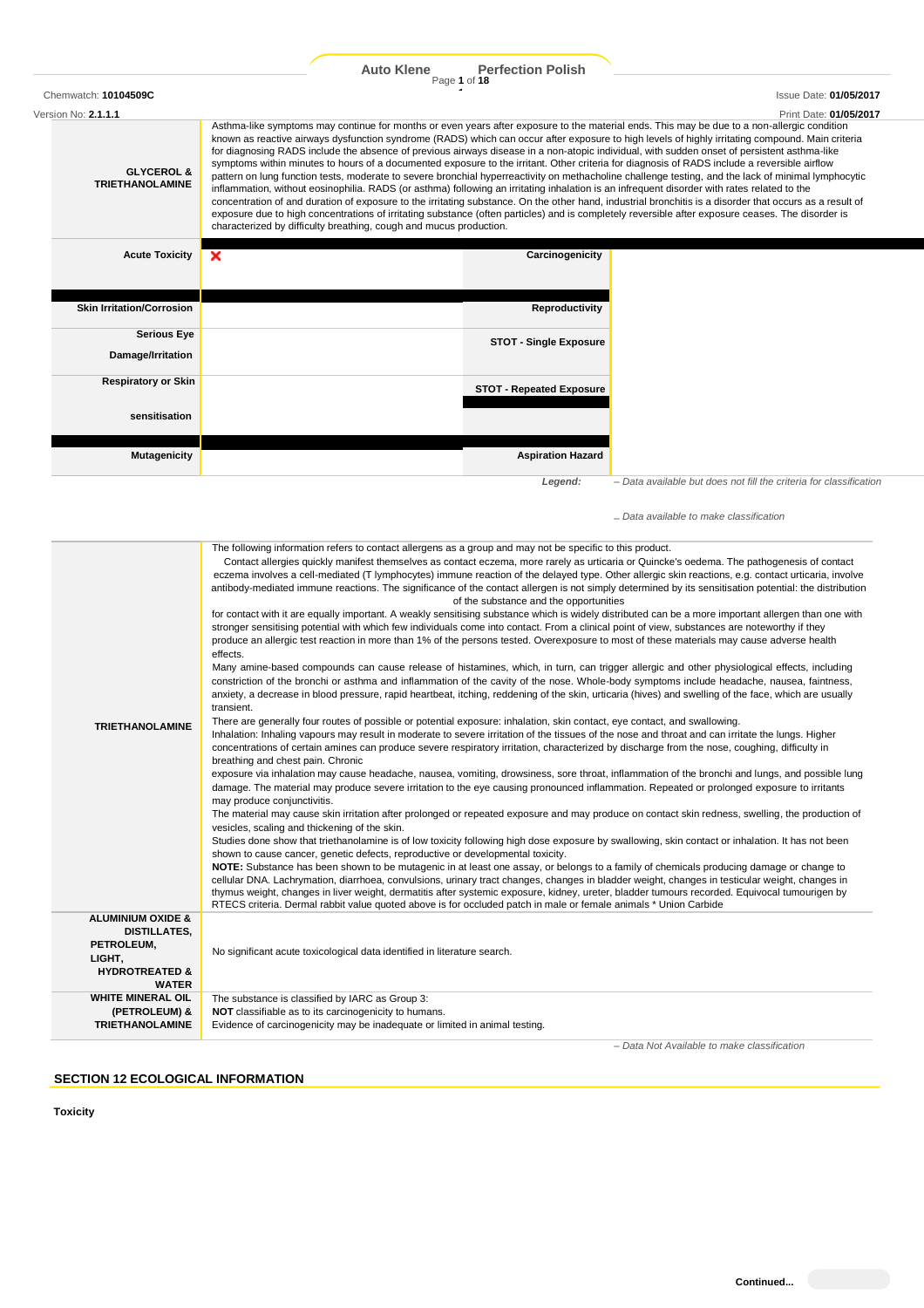|                                             |                 | Auto Klene Page 1 of 18<br>Page 1 of 18 |                                |               |                                                  |
|---------------------------------------------|-----------------|-----------------------------------------|--------------------------------|---------------|--------------------------------------------------|
| Chemwatch: 10104509C<br>Version No: 2.1.1.1 |                 |                                         |                                |               | Issue Date: 01/05/2017<br>Print Date: 01/05/2017 |
|                                             |                 |                                         |                                |               |                                                  |
| <b>Auto Klene Perfection</b><br>Polish      |                 |                                         |                                |               |                                                  |
|                                             |                 |                                         |                                |               |                                                  |
|                                             | <b>ENDPOINT</b> | <b>TEST DURATION (HR)</b>               | <b>SPECIES</b>                 | VALUE         | <b>SOURCE</b>                                    |
|                                             | NotNotNot       | Not ApplicableNot Applicable            | ApplicableApplicableApplicable |               |                                                  |
|                                             | <b>ENDPOINT</b> | <b>TEST DURATION (HR)</b>               | <b>SPECIES</b>                 | VALUE         | <b>SOURCE</b>                                    |
|                                             |                 |                                         |                                |               |                                                  |
|                                             | LC50            | 96                                      | Fish                           | 0.0029mg/L    | $\sqrt{2}$                                       |
| aluminium oxide                             | EC50            | 96                                      | Algae or other aquatic plants  | 0.0054mg/L    |                                                  |
|                                             |                 |                                         |                                |               |                                                  |
|                                             | <b>EC50</b>     | 48                                      | Crustacea                      | 0.7364mg/L    | $\overline{2}$                                   |
|                                             | EC50            | 168                                     | Crustacea                      | $0.0076$ mg/L | $\sqrt{2}$                                       |
|                                             | <b>NOEC</b>     | 72                                      | Algae or other aquatic plants  | $=0.004$ mg/L | $\overline{2}$                                   |
|                                             |                 |                                         |                                |               |                                                  |
| white mineral oil                           | <b>ENDPOINT</b> | <b>TEST DURATION (HR)</b>               | <b>SPECIES</b>                 | VALUE         | SOURCE                                           |
| (petroleum)                                 |                 |                                         |                                |               |                                                  |
|                                             | NotNotNot       |                                         |                                |               |                                                  |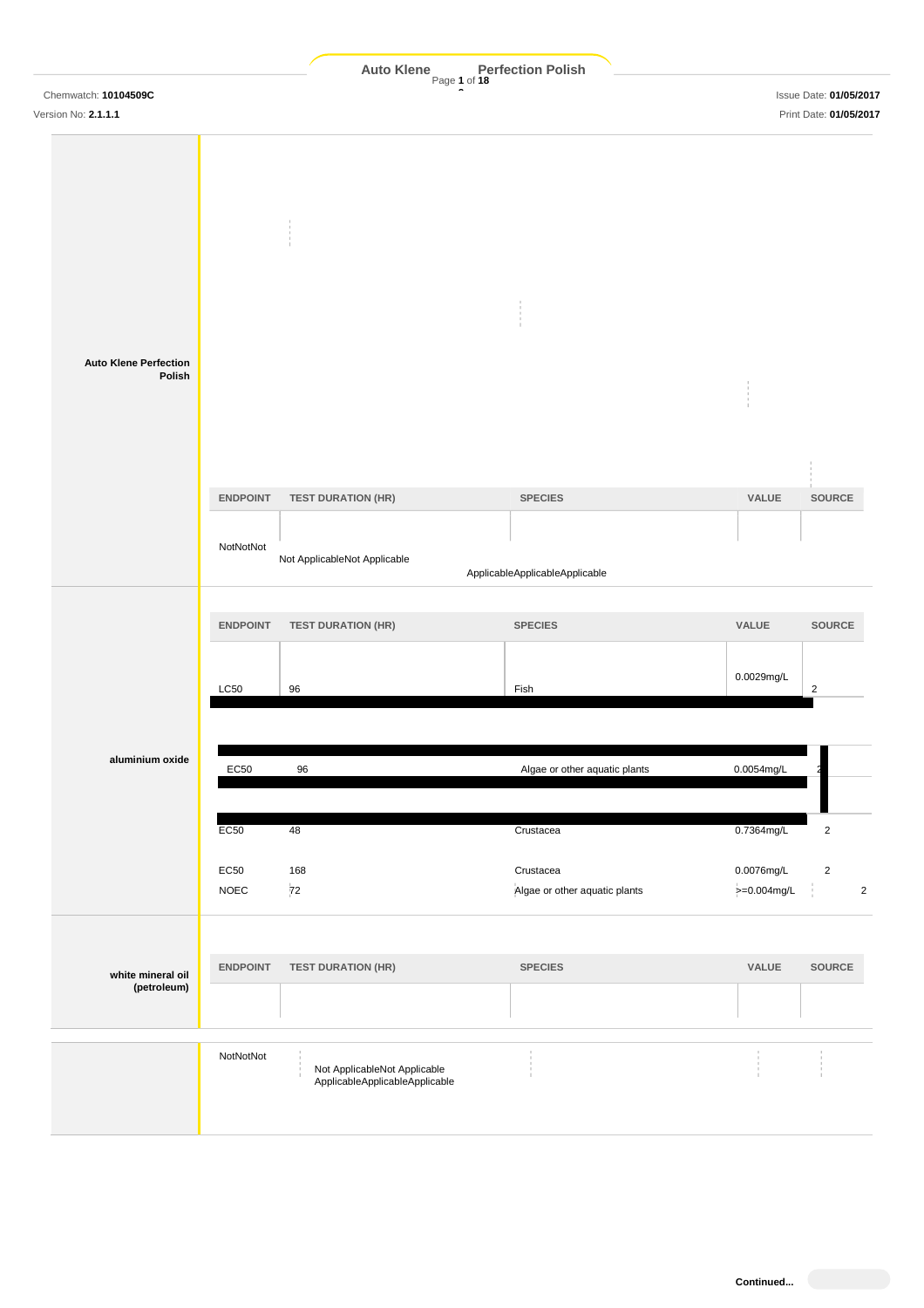| Chemwatch: 10104509C<br>Version No: 2.1.1.1 |                            | <b>Auto Klene</b>            | Perfection Polish                          |                               | Issue Date: 01/05/2017<br>Print Date: 01/05/2017 |
|---------------------------------------------|----------------------------|------------------------------|--------------------------------------------|-------------------------------|--------------------------------------------------|
|                                             | <b>ENDPOINT</b>            | <b>TEST DURATION (HR)</b>    | <b>SPECIES</b>                             | VALUE                         | SOURCE                                           |
| glycerol                                    | LC50                       | 96                           | Fish                                       | >11mg/L                       | $\sqrt{2}$                                       |
|                                             |                            |                              |                                            |                               |                                                  |
|                                             | EC <sub>50</sub>           | 96                           | Algae or other aquatic plants              | 77712.039ng/L 3               |                                                  |
|                                             | EC <sub>0</sub>            | 24                           | Crustacea                                  | >500mg/L                      | i 1                                              |
|                                             |                            |                              |                                            |                               |                                                  |
| distillates, petroleum,                     | <b>ENDPOINT</b>            | <b>TEST DURATION (HR)</b>    | <b>SPECIES</b>                             | VALUE                         | <b>SOURCE</b>                                    |
| light, hydrotreated                         |                            |                              |                                            |                               |                                                  |
|                                             | <b>LC50</b><br><b>NOEC</b> | 96<br>3072                   | Fish<br>Fish                               | $2.2$ mg/L $4$<br>$=1$ mg/L 1 |                                                  |
| castor oil                                  |                            |                              |                                            |                               | ÷                                                |
|                                             | <b>ENDPOINT</b>            | <b>TEST DURATION (HR)</b>    | <b>SPECIES</b>                             | VALUE                         | <b>SOURCE</b>                                    |
|                                             | NotNotNot                  | Not ApplicableNot Applicable | ApplicableApplicableApplicable             |                               |                                                  |
|                                             | <b>ENDPOINT</b>            | <b>TEST DURATION (HR)</b>    | <b>SPECIES</b>                             | VALUE                         | <b>SOURCE</b>                                    |
|                                             |                            |                              |                                            |                               |                                                  |
|                                             | LC50                       | 96                           | Fish                                       | 11800mg/L 4                   |                                                  |
|                                             | EC50                       | 96                           | Algae or other aquatic plants              | 169mg/L                       | $\mathbf{1}$                                     |
| triethanolamine                             | EC10<br><b>NOEC</b>        | 96<br>504                    | Algae or other aquatic plants<br>Crustacea | 7.1mg/L<br>16mg/L             | $\mathbf{1}$<br>$\frac{1}{1}$ 1                  |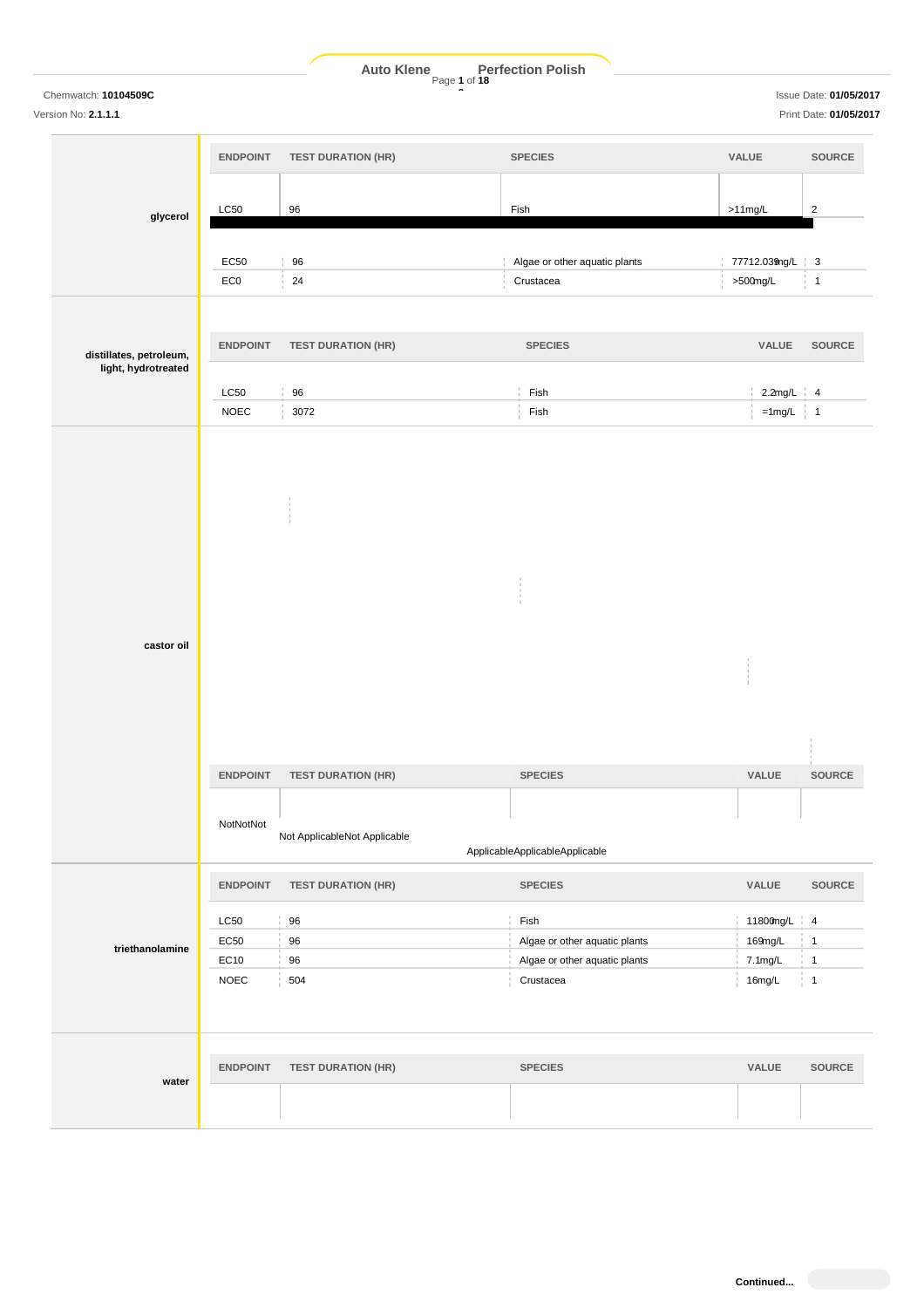| <b>Auto Klene</b> | <b>Perfection Polish</b> |  |
|-------------------|--------------------------|--|
| Page 1 of 18      |                          |  |
| ۰                 |                          |  |

### Chemwatch: **10104509C** Issue Date: **01/05/2017**

### Version No: **2.1.1.1** Print Date: **01/05/2017**

|         | NotNotNot<br>Not ApplicableNot Applicable<br>ApplicableApplicableApplicable                                                                                |  |  |
|---------|------------------------------------------------------------------------------------------------------------------------------------------------------------|--|--|
| Leaend: | Extracted from 1. IUCLID Toxicity Data 2. Europe ECHA Registered Substances - Ecotoxicological Information - Aquatic Toxicity 3. EPIWIN Suite              |  |  |
| V3.12   |                                                                                                                                                            |  |  |
|         | $(0.015)$ and $\tau$ , the Bill $(\tau, \nu, \ldots, \nu)$ a HO FDA Fille and the set $\tau$ . The Bill FOFTOO and $\tau$ and $\tau$ and $\tau$ and $\tau$ |  |  |

*(QSAR) - Aquatic Toxicity Data (Estimated) 4. US EPA, Ecotox database - Aquatic Toxicity Data 5. ECETOC Aquatic Hazard Assessment Data 6. NITE (Japan) - Bioconcentration Data 7. METI (Japan) - Bioconcentration Data 8. Vendor Data*

### **for lubricating oil base stocks:**

**Vapor Pressure** Vapor pressures of lubricating base oils are reported to be negligible. In one study, the experimentally measured vapour pressure of a solvent-dewaxed heavy paraffinic distillate base oil was 1.7 x 10exp-4 Pa . Since base oils are mixtures of C15 to C50 paraffinic, naphthenic, and aromatic hydrocarbon isomers, representative components of those structures were selected to calculate a range of vapor pressures. The estimated vapor pressure values for these selected components of base oils ranged from 4.5 x 10exp-1 Pa to 2 x 10exp-13Pa. Based on Dalton's Law the expected total vapour pressure for base oils would fall well below minimum levels (10exp-5 Pa) of recommended experimental procedures.

Partition Coefficient (log Kow): In mixtures such as the base oils, the percent distribution of the hydrocarbon groups (i.e., paraffins, naphthenes, and aromatics) and the carbon chain lengths determines in-part the partitioning characteristics of the mixture. Generally, hydrocarbon chains with fewer carbon atoms tend to have lower partition coefficients than those with higher carbon numbers .However, due to their complex composition, unequivocal determination of the log Kow of these hydrocarbon mixtures cannot be made. For Glycerol: Log Kow: -2.66 to -2.47, Atmospheric Fate: Glycerol is broken down in the air by hydroxyl radicals the half-life for this process is 6.8 hours. However, only a negligible amount of the substance will move to the atmospheric compartment. Terrestrial Fate: Only a negligible amount of glycerol will move into the soil compartment, if released into the environment. Aquatic Fate: Glycerol is considered to be readily biodegradable in the aquatic environment. Pre-adapted microorganisms can break glycerol down rapidly in oxygenated/low oxygen waters. The substance is not expected to react with water. When released to water, 100% of the substance will remain in the water compartment - only negligible amounts will be distributed to sediment. Drinking Water Standards: hydrocarbon total: 10 ug/l (UK max.). For Aluminium and its Compunds and Salts: Environmental Fate - As an element, aluminium cannot be degraded in the environment, but may undergo various precipitation or ligand exchange reactions. Aluminium in compounds has only one oxidation state (+3), and would not undergo oxidation-reduction reactions under environmental conditions. Aluminium can be complexed by various ligands present in the environment (e.g., fulvic and humic acids). The solubility of aluminium in the environment will depend on the ligands present and the pH. Atmospheric Fate: Air Quality Standards: none available.

Aquatic Fate: The hydrated aluminium ion undergoes hydrolysis. The speciation of aluminium in water is pH dependent. **DO NOT** discharge into sewer or waterways.

### **Persistence and degradability**

| Ingredient                       | Persistence: Water/Soil | <b>Persistence: Air</b> |
|----------------------------------|-------------------------|-------------------------|
| glycerol                         | LOW                     | LOW                     |
| triethanolamine                  | LOW                     | LOW                     |
| water                            | LOW                     | LOW                     |
| <b>Bioaccumulative potential</b> |                         |                         |

| Ingredient                                     | <b>Bioaccumulation</b>  |
|------------------------------------------------|-------------------------|
| glycerol                                       | LOW (LogKOW = $-1.76$ ) |
| distillates, petroleum, light,<br>hydrotreated | LOW (BCF = $159$ )      |
| triethanolamine                                | LOW (BCF = $3.9$ )      |
| water                                          | LOW (LogKOW = $-1.38$ ) |
| <b>Mobility in soil</b>                        |                         |
| Ingredient                                     | <b>Mobility</b>         |
| glycerol                                       | $HIGH (KOC = 1)$        |
| triethanolamine                                | LOW ( $KOC = 10$ )      |
| water                                          | LOW ( $KOC = 14.3$ )    |

### **SECTION 13 DISPOSAL CONSIDERATIONS**

**Waste treatment methods**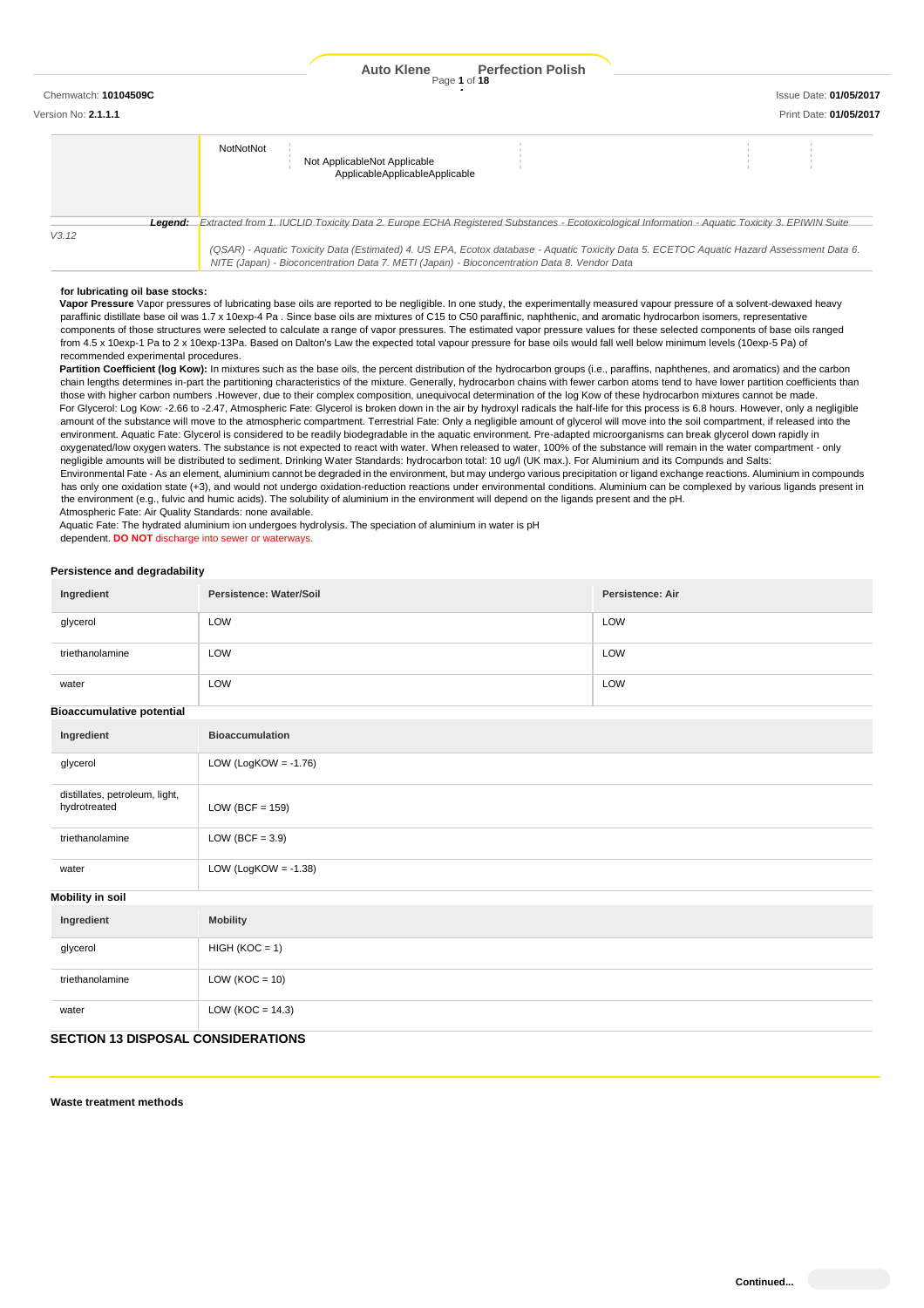|                                        | Page 1 of 18                                                                                                                                                                                                                                                                                                                                                                                                                                                                                                                                                                                                                                                                                                                                                                                                                                                                                                                                                                                                                                                                                                                                                                                                                                                                                                                                                                                                                                                   |
|----------------------------------------|----------------------------------------------------------------------------------------------------------------------------------------------------------------------------------------------------------------------------------------------------------------------------------------------------------------------------------------------------------------------------------------------------------------------------------------------------------------------------------------------------------------------------------------------------------------------------------------------------------------------------------------------------------------------------------------------------------------------------------------------------------------------------------------------------------------------------------------------------------------------------------------------------------------------------------------------------------------------------------------------------------------------------------------------------------------------------------------------------------------------------------------------------------------------------------------------------------------------------------------------------------------------------------------------------------------------------------------------------------------------------------------------------------------------------------------------------------------|
| Chemwatch: 10104509C                   | <b>Issue Date: 01/05/2017</b>                                                                                                                                                                                                                                                                                                                                                                                                                                                                                                                                                                                                                                                                                                                                                                                                                                                                                                                                                                                                                                                                                                                                                                                                                                                                                                                                                                                                                                  |
| Version No: 2.1.1.1                    | Print Date: 01/05/2017                                                                                                                                                                                                                                                                                                                                                                                                                                                                                                                                                                                                                                                                                                                                                                                                                                                                                                                                                                                                                                                                                                                                                                                                                                                                                                                                                                                                                                         |
| <b>Product / Packaging</b><br>disposal | Legislation addressing waste disposal requirements may differ by country, state and/ or territory. Each user must refer to laws operating in their<br>area. In some areas, certain wastes must be tracked.<br>A Hierarchy of Controls seems to be common - the user should investigate:<br>Reduction »<br>Reuse<br>$\triangleright$ Recycling<br>Disposal (if all else fails)<br>This material may be recycled if unused, or if it has not been contaminated so as to make it unsuitable for its intended use. If it has been contaminated,<br>it may be possible to reclaim the product by filtration, distillation or some other means. Shelf life considerations should also be applied in making<br>decisions of this type.<br>Note that properties of a material may change in use, and recycling or reuse may not always be appropriate.<br>. DO NOT allow wash water from cleaning or process equipment to enter drains.<br>It may be necessary to collect all wash water for treatment before disposal.<br>In all cases disposal to sewer may be subject to local laws and regulations and these should be considered first.<br>. Where in doubt contact the responsible authority.<br>▶ Recycle wherever possible or consult manufacturer for recycling options. ▶<br>Consult State Land Waste Authority for disposal.<br>Bury or incinerate residue at an approved site.<br>Recycle containers if possible, or dispose of in an authorised landfill. |

**Auto Klene Perfection Polish**

### **SECTION 14 TRANSPORT INFORMATION**

| <b>Labels Required</b>                                               |                |  |
|----------------------------------------------------------------------|----------------|--|
| <b>Marine Pollutant</b>                                              | <b>NO</b>      |  |
|                                                                      |                |  |
| <b>HAZCHEM</b>                                                       | Not Applicable |  |
|                                                                      |                |  |
| Land transport (ADG): NOT REGULATED FOR TRANSPORT OF DANGEROUS GOODS |                |  |

### **Air transport (ICAO-IATA / DGR): NOT REGULATED FOR TRANSPORT OF DANGEROUS GOODS**

### **Sea transport (IMDG-Code / GGVSee): NOT REGULATED FOR TRANSPORT OF DANGEROUS GOODS**

**Transport in bulk according to Annex II of MARPOL and the IBC code** Not

Applicable

### **SECTION 15 REGULATORY INFORMATION**

**Safety, health and environmental regulations / legislation specific for the substance or mixture**

**ALUMINIUM OXIDE(1344-28-1.) IS FOUND ON THE FOLLOWING REGULATORY LISTS**

Australia Exposure Standards Australia Inventory of Chemical Substances (AICS)

**WHITE MINERAL OIL (PETROLEUM)(8042-47-5) IS FOUND ON THE FOLLOWING REGULATORY LISTS**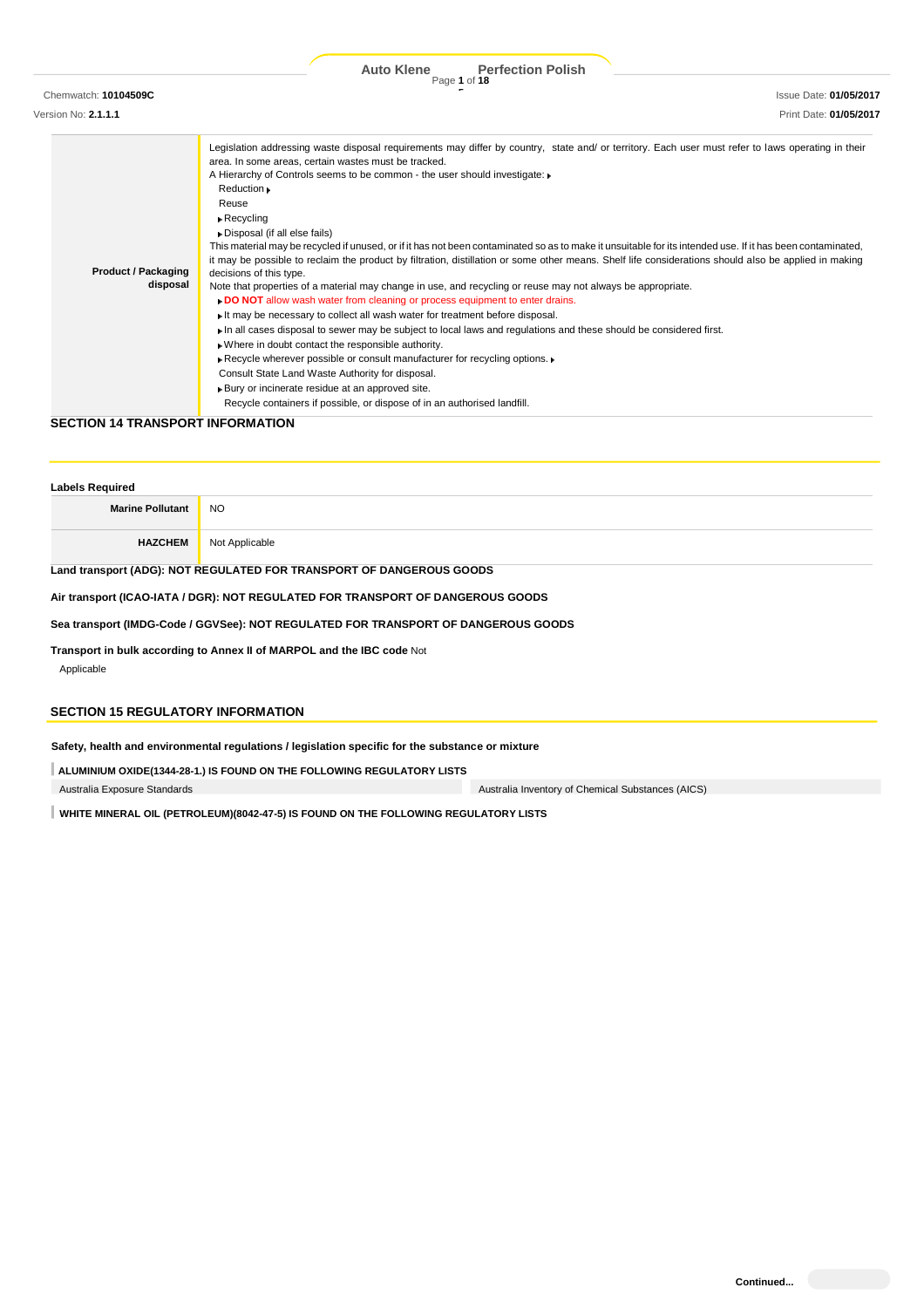|                                                   |                                                                                                    | <b>Perfec</b>                                                                                                                                 |
|---------------------------------------------------|----------------------------------------------------------------------------------------------------|-----------------------------------------------------------------------------------------------------------------------------------------------|
| Chemwatch: 10104509B                              |                                                                                                    | Page 13 of 14<br><b>Issue Date: 18/04/2017</b>                                                                                                |
| Version No: <b>2.1.1.1</b>                        | <b>Auto Klene</b>                                                                                  | Print Date: 01/05/2017                                                                                                                        |
| Australia Exposure Standards                      |                                                                                                    | Australia Inventory of Chemical Substances (AICS)                                                                                             |
|                                                   | Australia Hazardous Substances Information System - Consolidated Lists                             | International Agency for Research on Cancer (IARC) - Agents Classified by the IARC<br>Monographs                                              |
|                                                   | GLYCEROL(56-81-5) IS FOUND ON THE FOLLOWING REGULATORY LISTS                                       |                                                                                                                                               |
| Australia Exposure Standards                      |                                                                                                    | Australia Inventory of Chemical Substances (AICS)                                                                                             |
|                                                   | DISTILLATES, PETROLEUM, LIGHT, HYDROTREATED(64742-47-8) IS FOUND ON THE FOLLOWING REGULATORY LISTS |                                                                                                                                               |
| Australia Exposure Standards                      |                                                                                                    | Australia Inventory of Chemical Substances (AICS)                                                                                             |
|                                                   | Australia Hazardous Substances Information System - Consolidated Lists                             | International Agency for Research on Cancer (IARC) - Agents Classified by the IARC<br>Monographs                                              |
|                                                   | CASTOR OIL(8001-79-4) IS FOUND ON THE FOLLOWING REGULATORY LISTS                                   |                                                                                                                                               |
| Australia Inventory of Chemical Substances (AICS) |                                                                                                    |                                                                                                                                               |
|                                                   | TRIETHANOLAMINE(102-71-6) IS FOUND ON THE FOLLOWING REGULATORY LISTS                               |                                                                                                                                               |
| Australia Exposure Standards                      |                                                                                                    | Australia Inventory of Chemical Substances (AICS)                                                                                             |
|                                                   | Australia Hazardous Substances Information System - Consolidated Lists                             | International Agency for Research on Cancer (IARC) - Agents Classified by the IARC                                                            |
|                                                   |                                                                                                    | Monographs                                                                                                                                    |
| Australia Inventory of Chemical Substances (AICS) | WATER(7732-18-5) IS FOUND ON THE FOLLOWING REGULATORY LISTS                                        |                                                                                                                                               |
| <b>National Inventory</b>                         | <b>Status</b>                                                                                      |                                                                                                                                               |
| Australia - AICS                                  | Y                                                                                                  |                                                                                                                                               |
| Canada - DSL                                      | Υ                                                                                                  |                                                                                                                                               |
| Canada - NDSL                                     |                                                                                                    | N (glycerol; triethanolamine; water; distillates, petroleum, light, hydrotreated; aluminium oxide; castor oil; white mineral oil (petroleum)) |
| China - IECSC                                     | Υ                                                                                                  |                                                                                                                                               |
| Europe - EINEC / ELINCS /<br><b>NLP</b>           | Y                                                                                                  |                                                                                                                                               |
| Japan - ENCS                                      |                                                                                                    | N (glycerol; triethanolamine; water; distillates, petroleum, light, hydrotreated; aluminium oxide; castor oil; white mineral oil (petroleum)) |
| Korea - KECI                                      | Y                                                                                                  |                                                                                                                                               |
| New Zealand - NZIoC                               | Y                                                                                                  |                                                                                                                                               |
| Philippines - PICCS                               | Υ                                                                                                  |                                                                                                                                               |
| USA - TSCA                                        | Y                                                                                                  |                                                                                                                                               |
|                                                   |                                                                                                    |                                                                                                                                               |
| Legend:                                           | $Y = All$ ingredients are on the inventory                                                         | N = Not determined or one or more ingredients are not on the inventory and are not exempt from listing(see specific ingredients in brackets)  |

### Other information

### **Ingredients with multiple cas numbers**

| <b>Name</b> | <b>CAS No</b>                                                                                       |  |
|-------------|-----------------------------------------------------------------------------------------------------|--|
| glycerol    | 56-81-5, 29796-42-7, 30049-52-6, 37228-54-9, 75398-78-6, 78630-16-7, 8013-25-0                      |  |
| castor oil  | 8001-79-4, 64147-40-6, 8006-52-8, 8013-56-7, 8015-57-4, 8021-37-2, 8036-08-6, 8041-95-0, 89958-32-7 |  |

Classification of the preparation and its individual components has drawn on official and authoritative sources as well as independent review by the Chemwatch Classification committee using available literature references.

The SDS is a Hazard Communication tool and should be used to assist in the Risk Assessment. Many factors determine whether the reported Hazards are Risks in the workplace or other settings. Risks may be determined by reference to Exposures Scenarios. Scale of use, frequency of use and current or available engineering controls must be considered.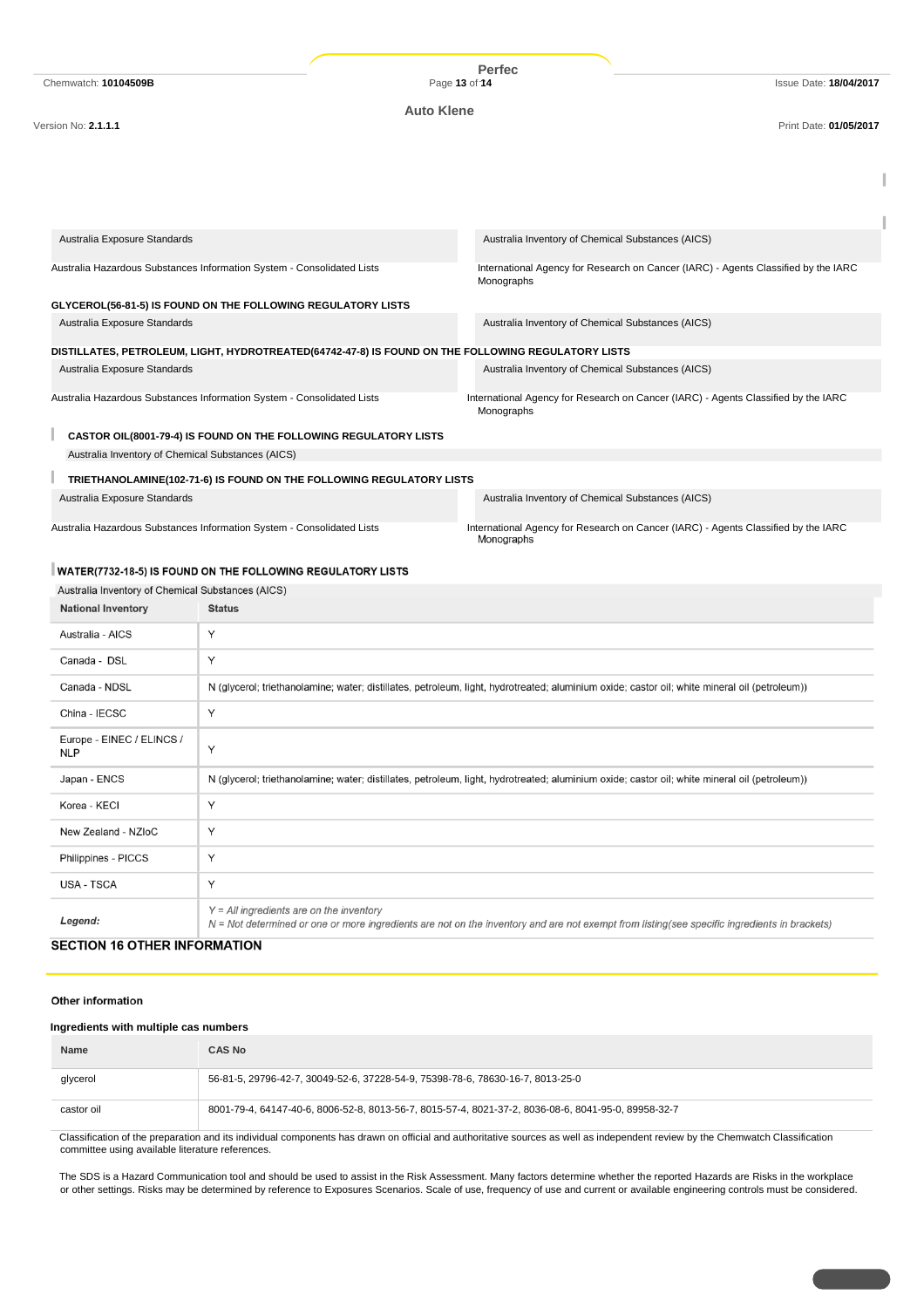Chemwatch: **10104509B** Page **14** of **14** 

Version No: **2.1.1.1** Print Date: **01/05/2017**

**Perfec tion** 

**Auto Klene** 

Issue Date: **18/04/2017**